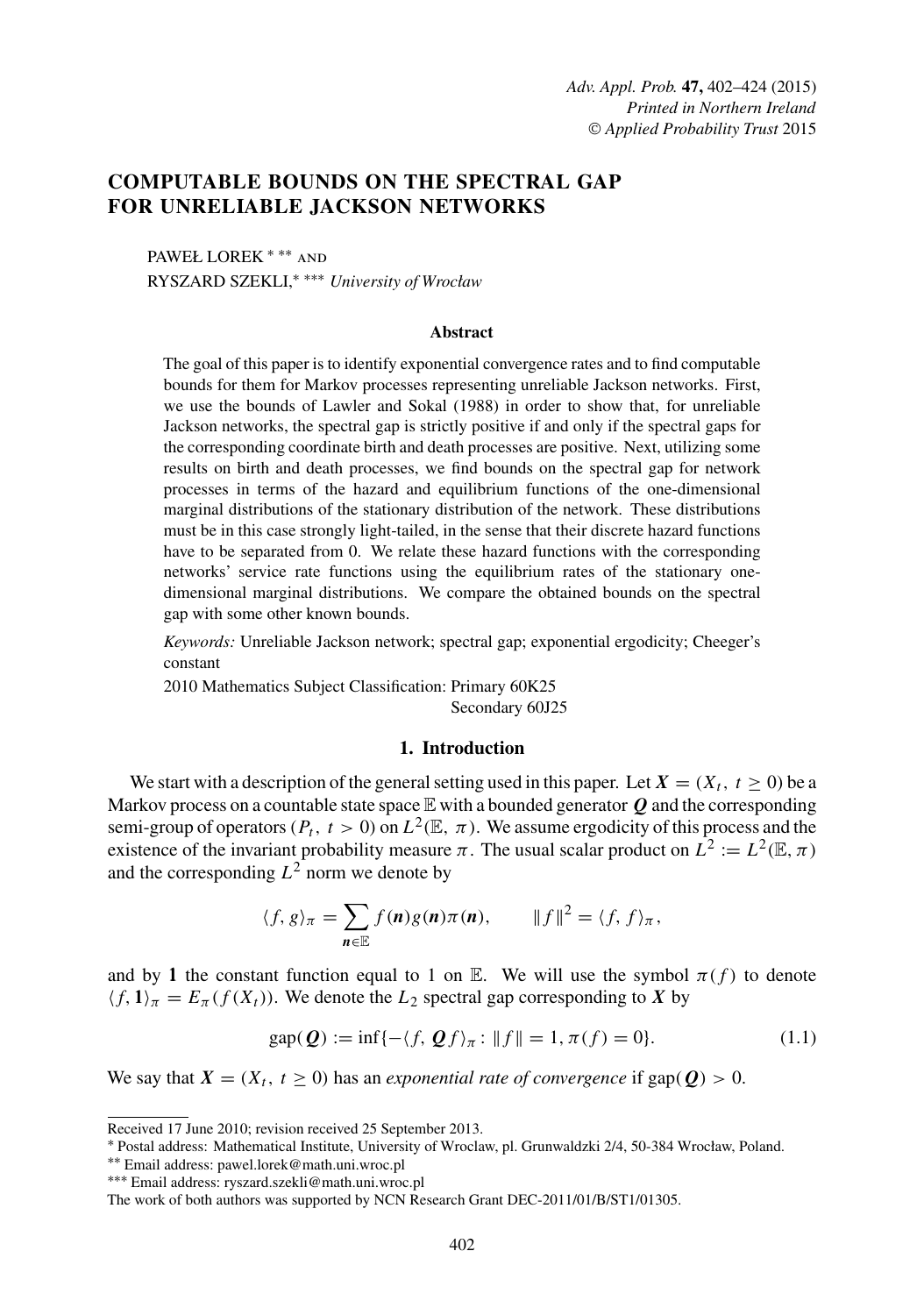Then, for reversible processes, the following conditions are equivalent (see, e.g. [10, Theorem 1.9])

(i) for all  $f \in L^2(\mathbb{E}, \pi)$ ,

$$
||P_t f - \pi(f)|| \le e^{-\text{gap}(\mathcal{Q})t} ||f - \pi(f)||, \qquad t > 0,
$$

(ii) for each  $e \in \mathbb{E}$  there exists  $C(e) > 0$  such that

$$
\|\delta_{\boldsymbol{e}} P_t - \pi\|_{\mathrm{TV}} \le C(\boldsymbol{e}) e^{-\alpha t}, \qquad t > 0,
$$

for some  $\alpha > 0$ , where  $\|\cdot\|_{TV}$  denotes the total variation norm,  $\delta_e$  denotes the measure with single atom at *e*, and  $\delta_e P_t$  is the distribution of  $X_t$ .

Denote by  $\alpha_0$  the best rate in  $\|\delta_e P_t - \pi\|_{TV}$  convergence. It is known that for ergodic birth and death processes gap( $Q$ ) =  $\alpha_0$ ; see, e.g. [46] or [8, Theorem 5.3]. We will point out (Section 3.1) that we have this equality also for ergodic reversible (unreliable) Jackson networks.

It is usually a very difficult (if not impossible) task to compute gap(*Q*). Sometimes it is possible to prove that  $\text{gap}(\mathbf{Q}) > 0$ ) (the existence) without being able to give computable bounds on the gap. We consider the problem of finding computable bounds for the  $L_2$ spectral gap of unreliable Jackson network Markov processes which we will define later by the corresponding generators.

There is extensive literature on the speed of convergence to stationarity for general processes *X*. Let us recall a few references. In order to prove the existence of the spectral gap for *X* it is possible to use the theory of Harris recurrent Markov processes, utilizing Lyapunov functions with appropriate drift conditions; see Meyn and Tweedie [40]. However, computable bounds are not easily obtainable by the Harris recurrence techniques. Some exceptions are known such as, for example, when  $\mathbb{E} = \mathbb{R}$  (totally ordered state space) and in addition when the process is stochastically monotone; see [38] and [41]. Other approaches are possible via coupling methods or renewal theory methods; see, e.g. [2], [3], [4], and [10]. Sharper results leading to bounds on the spectral gap are possible via strong stationary times, strong stationary duality, Cheeger-type inequalities, Poincare inequalities, or direct spectral representations for the semi-group  $(P_t, t> 0)$ ; see, e.g. [16], [17], [19], [22], [23], [33]–[35], and [37], and the book [10]. Symmetry assumptions turned out to be especially effective in analysis, and the reversibility of *X* is a typical assumption for many results. However, even for birth and death processes analysis of spectra and transient behaviour of  $(P_t, t> 0)$  is far from being simple; see, e.g. [6], [7], [11], [26], [31], [32], [36], [45], [48], and [49], for some results on bounds on the gap, and [18], [25], and [37] for strong stationary times and duals approach to finite-state birth and death processes.

Jackson network processes can be seen as a generalization of birth and death processes, and one can expect that bounds for the spectral gap of a network should be related to some bounds on spectral gaps for some related birth and death processes. In fact, Jackson network processes are much more complicated than birth and death processes because they are built upon an additional Markov chain which guides the routeing inside the network. Reversibility for Jackson networks depends upon reversibility of the routeing matrix. It is known that the simplest Jackson networks with constant service rates are stochastically monotone (under coordinatewise ordering), but in general the stochastic monotonicity depends on the properties of the corresponding state dependent service rates; see, e.g. [12] for many monotonicity properties of Jackson networks. Unfortunately, for unreliable Jackson networks no reasonable stochastic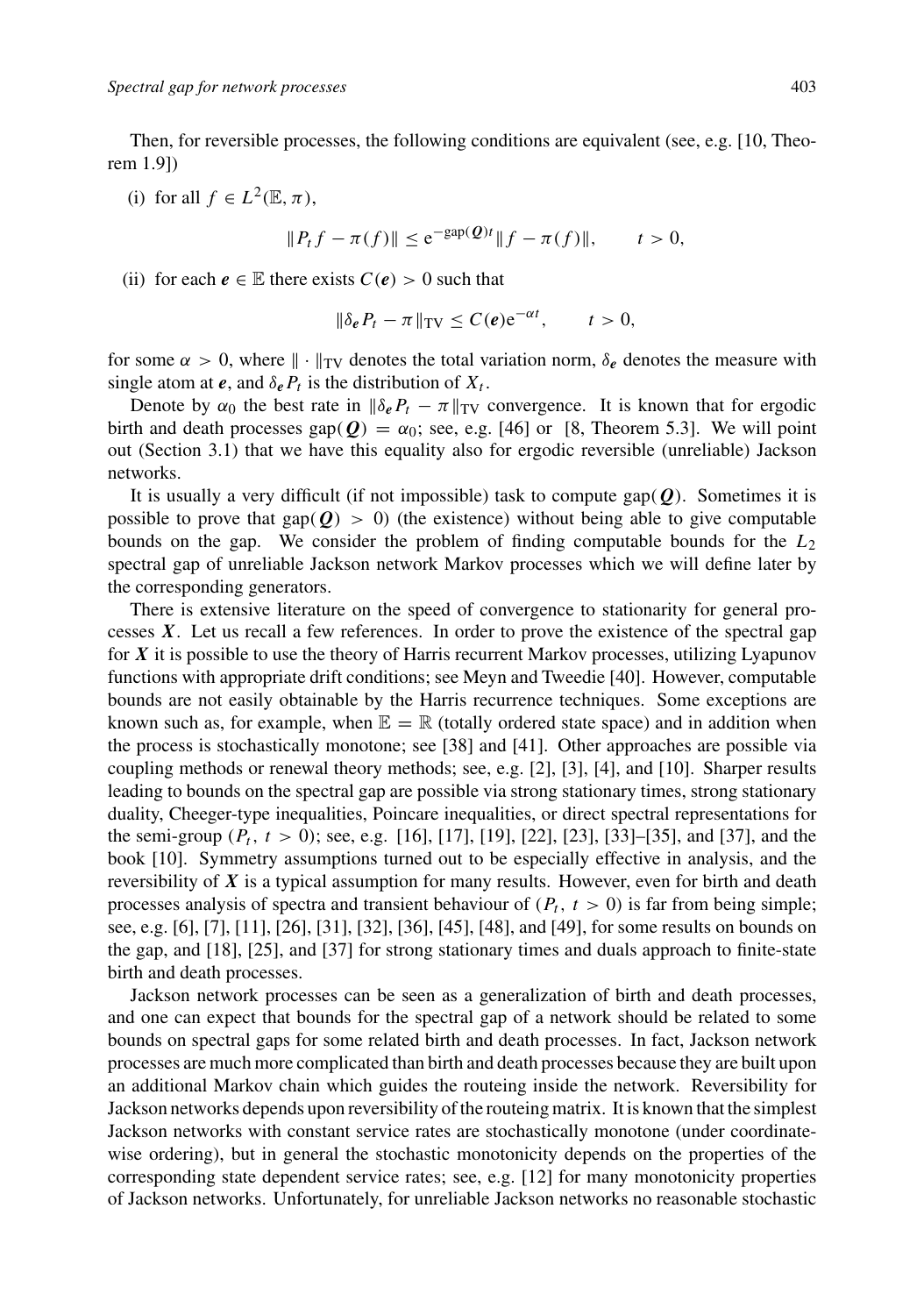monotonicity is present (see, e.g. [15]), therefore known methods to find computable bounds on the spectral gap, using the stochastic monotonicity property, are not applicable for networks (also because all known results on computable bounds with a use of stochastic monotonicity require totally ordered state spaces). A plausible expectation is that the speed of convergence to stationarity of a network should correspond to a bottleneck node of the network. Some partial results in this direction can be found for networks with state independent service rates in [1] (for finite capacity networks), [5], and [20] (for tandems). For networks with state independent rates Lyapunov drift functions were studied in [21] and [27].

A related line of research is to study the essential spectrum of the generator  $Q$  of  $(P_t, t> 0)$ . A broad view on this topic can be found in [51]. The generator *Q* can act as operator on various function spaces (Banach lattices), such as, for example,  $L^p$ ,  $p \ge 1$ , and the corresponding essential spectral gap is always larger than the gap defined by the underlying norm in a given function space. The essential spectral radius is directly related to large deviation principle (LDP) theory, to Lyapunov functions, and to compact sets with asymptotic results for the tail distributions of (the first) returning times. Finding the essential spectral radius for the  $L^2$ space gives at once an upper bound on the speed of convergence in  $L^2$ , which is interesting, but more interesting for assessing the speed of convergence is to have lower bounds on the gap. In general, we do not know the results that characterize when the  $L^2$  spectral radius is equal to the corresponding essential spectral radius, however some examples showing this equality for some ergodic birth and death processes are known; see, e.g. [51, Example 8.4]. For ergodic birth and death processes with constant (state independent) rates the  $L<sup>2</sup>$  spectral gap is known; see, e.g. examples after [9, Corollary 1.3]. For ergodic birth and death processes with constant rates the essential  $L^2$  spectral gap is also known; see, e.g. in the context of Jackson networks, [28] and [29]. In the language of queueing processes, for an ergodic single M/M/1 networks, [28] and [29]. In the language of queueing processes, for an ergodic single M/M/1 station the  $L^2$  spectral gap and the  $L^2$  essential spectral gap are both equal to  $(\sqrt{\lambda} - \sqrt{\mu})^2$ . It would be interesting to characterize the class of networks for which this equality holds true more generally. The fact that the problem of using spectral theory to characterize rates of convergence is a rather complex problem, even for countable Markov chains used in queueing theory, can be seen, for example, from [10], [39], or [50].

Positive lower bounds for the spectral gap of Jackson networks with state dependent service rates were obtained via some related birth and death processes in [30] by using conductance bounds from [34]. A related comparison result for spectral gaps for classical Jackson networks is given in [14, Proposition 3.6], where a direct comparison involving the spectral gaps for some related birth and death processes is given using an additional assumption on the routeing. In this paper we give some bounds on the spectral gap for networks with state dependent service rates using Cheeger-type constants from the approach of [34], similarly as in [30], but related to some other birth and death processes than those defined in [30]. We consider in addition the possibility of having unreliable nodes. Unreliable Jackson networks are networks where in some subsets of the set of nodes the service stations can be broken and then repaired during the time evolution of the system. The breakdown and repair events can be of a rather general nature, but driven by a Markov process. In the time intervals when nodes are broken, there are several rules for rerouteing. For full details of such networks see [44] and [43]. We assume the property of reversibility for unreliable networks, however this assumption can be skipped if the nodes are reliable. In a few examples we compare our bounds with bounds obtainable from the results of [14] (lower bounds) and [29] (upper bounds). Jackson networks possess two remarkable properties crucial for our analysis, namely, the stationary distribution has a product form (also for unreliable networks) and exponential ergodicity that is directly related to the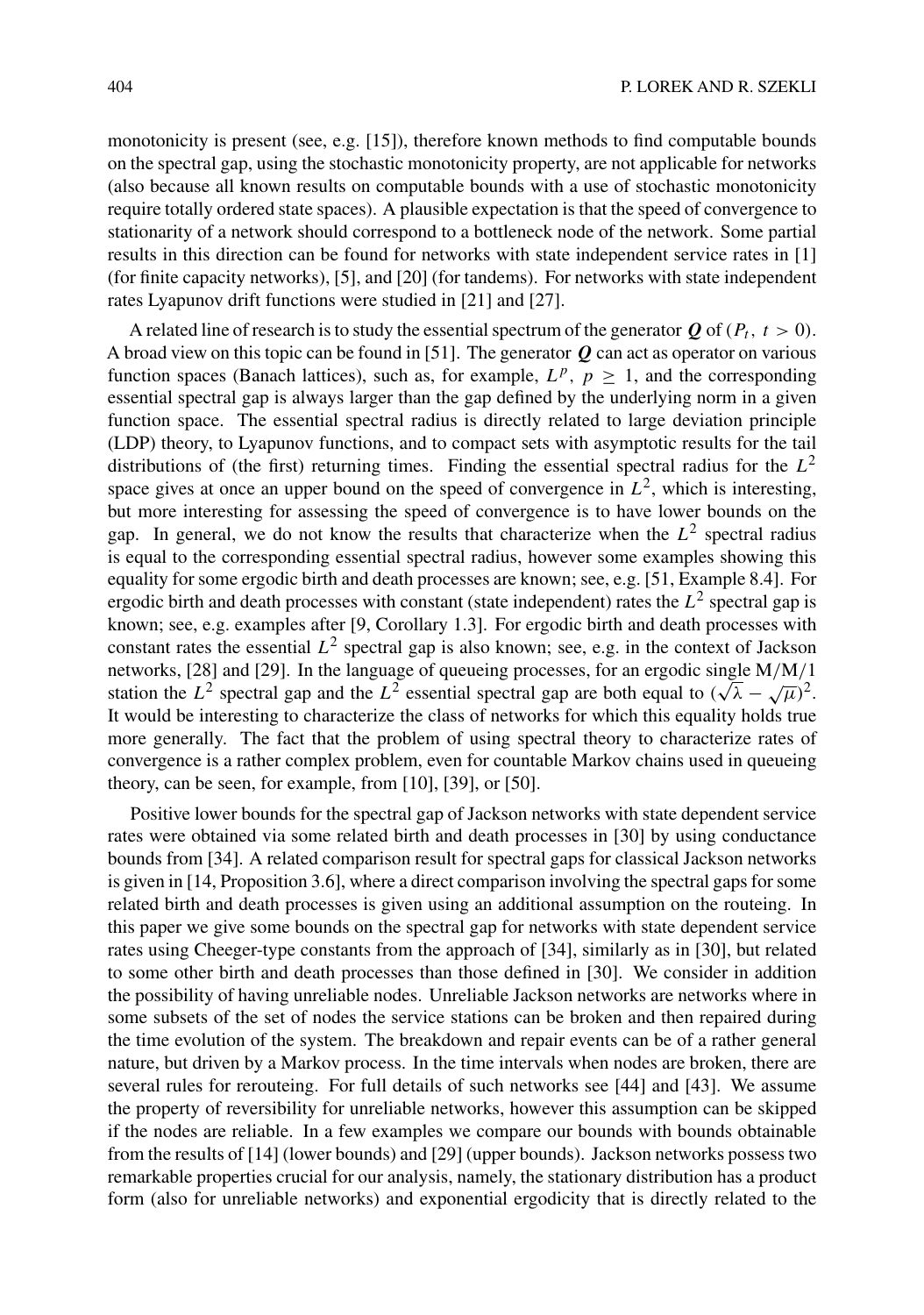strong light-tailness of the stationary distribution. It is worth mentioning that admitting service rates which are state dependent in the model implies that each discrete distribution with the support  $\{0, 1, 2, \ldots\}$  can appear as the stationary distribution for a node in the network. We will characterize light-tailness of the stationary distribution by the corresponding discrete hazard rate functions. The stationary distribution can be also characterized by the corresponding socalled equilibrium rates which turn out to be equal to individual, state dependent traffic intensity functions for the nodes of a network. Roughly speaking, the speed of convergence for a network will depend on a joint effect of how heavy the tails of the marginals of the stationary distribution are, together with how fast each single node operates, which in turn depends on the routeing in the network.

The paper is organized as follows. In the next section we introduce unreliable networks by giving the respective generator. In Section 3 we present a result relating the existence of the spectral gap of unreliable networks with the tail properties of its stationary distribution. In Section 4 we use equilibrium rates to reformulate our results from Section 3. In Section 5 we provide the proofs of the results from Section 3. Finally, in Section 6 we provide some examples of bounds on the spectral gap for networks.

## **2. Description of the network process**

The classical *Jackson network* consists of m numbered servers, denoted by  $M := \{1, \ldots, m\}$ . Station  $j \in M$  is a single server queue with infinite waiting room under the FCFS (first come first served) discipline. All the customers in the network are indistinguishable. There is an external Poisson arrival stream with intensity  $\lambda$  and arriving customers are sent to node j with probability  $r_{0j}$ ,  $\sum_{j=1}^{m} r_{0j} = r \le 1$ . Customers arriving at node j from the outside or from other nodes request a service which is at node j provided with intensity  $\mu_i(n)$  ( $\mu_i(0) := 0$ ), where  $n$  is the number of customers at node  $j$  including the one being served. All service times and arrival processes are assumed to be independent.

A customer departing from node *i* immediately proceeds to node *j* with probability  $r_{ii} \ge 0$ or departs from the network with probability  $r_{i0}$ . The routeing is independent of the past of the system, given the momentary node where the customer is. We assume that the stochastic matrix  $R := (r_{ij}, i, j \in M \cup \{0\})$  is irreducible.

Let  $Z_i(t)$  be the number of customers present at node j at time  $t \ge 0$ . Then

$$
Z(t) = (Z_1(t), \ldots, Z_m(t))
$$

is the joint queue length vector at time instant  $t \ge 0$  and  $\mathbf{Z} := (Z(t), t \ge 0)$  is the joint queue length process with the state space  $\mathbb{E} = \mathbb{Z}_+^m$ .

The unique stationary distribution for *Z* exists if and only if the unique solution of the *traffic equation*

$$
\lambda_i = \lambda r_{0i} + \sum_{j=1}^m \lambda_j r_{ji}, \qquad i = 1, \dots, m
$$
 (2.1)

satisfies

$$
C_i := 1 + \sum_{n=1}^{\infty} \frac{\lambda_i^n}{\prod_{y=1}^n \mu_i(y)} < \infty, \qquad 1 \le i \le m.
$$

The parameters of a Jackson network are the arrival intensity  $\lambda$ , the routeing matrix R (with the corresponding traffic arrival intensities vector  $\lambda = (\lambda_1, \dots, \lambda_m)$ , the vector of service rates  $\mu = (\mu_1(\cdot), \dots, \mu_m(\cdot))$ , and the number of servers m. Our standing assumption for all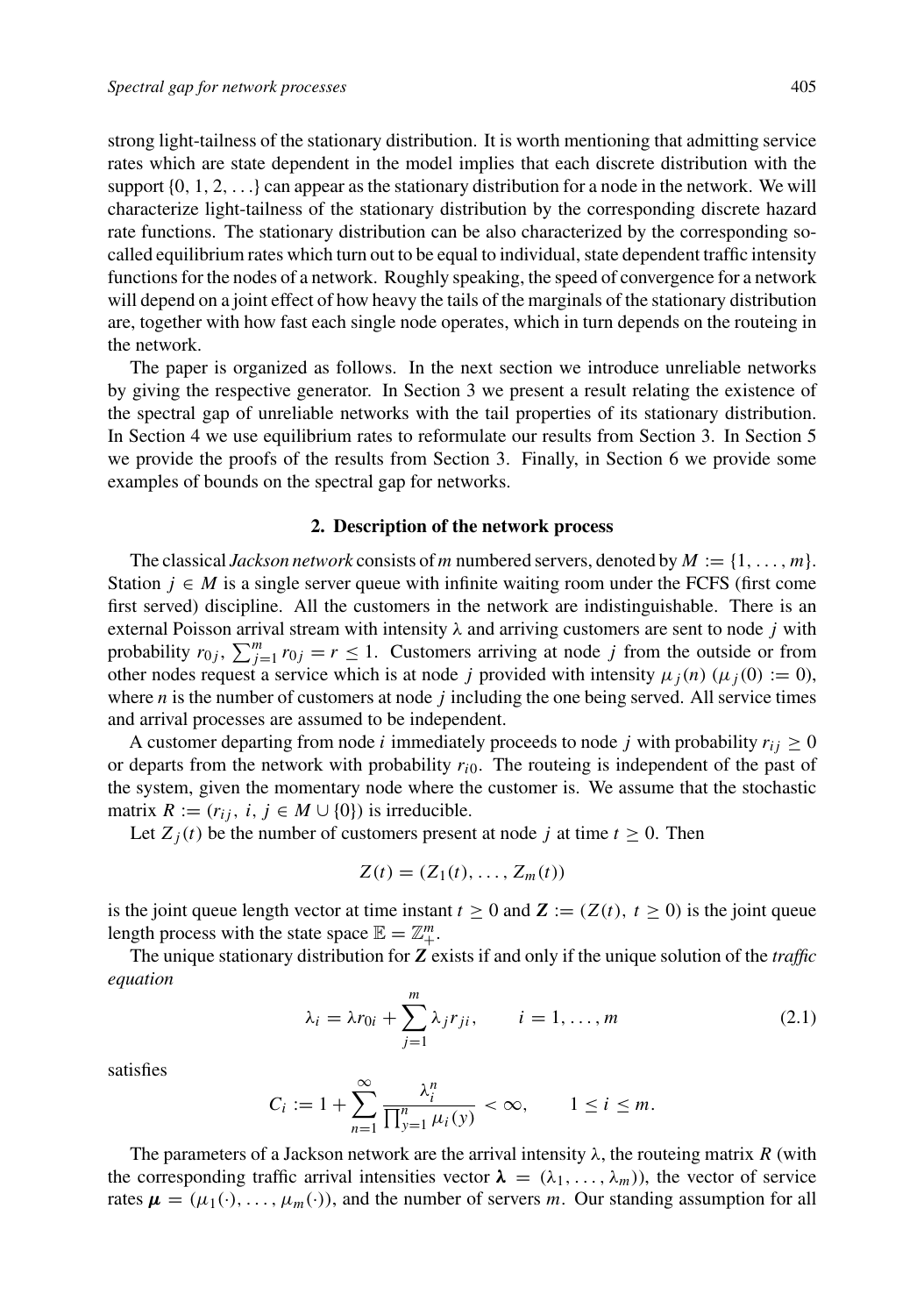considered networks is that for all j,  $\underline{\mu}_j := \inf_{n \geq 1} \mu_j(n) > 0$ . We denote the overall minimal service intensity by  $\mu = \min_j \mu_j$ .

Assume now that the servers at the nodes in the Jackson network are unreliable, i.e. the nodes may break down. The breakdown event may occur in different ways. Nodes may break down as an isolated event or in groups simultaneously, and the repair of the nodes may end for each node individually or in groups as well. It is not required that those nodes which stopped service simultaneously return to service at the same time instant. To describe the system's evolution we have to enlarge the state space for the network process as we will describe below. Denote by  $M_0 := \{0, 1, \ldots, m\}$  the set of nodes enlarged by adding the *outside* node.

Let  $D \subseteq M$  be the set of servers out of order, i.e. in *down status*.

- If  $I \subseteq M \setminus D$ ,  $I \neq \emptyset$  is a subset of nodes in *up status* then all servers in *I* break down simultaneously with intensity  $\alpha_{D\cup I}^D(n_i : i \in M)$ .
- If  $H \subseteq D, H \neq \emptyset$  then all servers from H return from repair simultaneously with intensity  $\beta_{D\setminus H}^D(n_i : i \in M)$ .
- The routeing is changed according to the so-called *repetitive service-random destination blocking* (RS-RD blocking) rule: for the D-set of servers under repair routeing probabilities are restricted to nodes from  $M_0 \setminus D$  as follows:

$$
r_{ij}^D = \begin{cases} r_{ij}, & i, j \in M_0 \setminus D, i \neq j, \\ r_{ii} + \sum_{k \in D} r_{ik}, & i \in M_0 \setminus D, i = j. \end{cases}
$$

The external arrival rates are

$$
\lambda r_{0j}^D = \lambda r_{0j} \quad \text{for nodes } j \in M \setminus D,
$$

and 0, otherwise.

Let  $R^D = (r_{ij}^D)_{i,j \in M_0 \setminus D}$  be the modified routeing. Note that  $R^\emptyset = R$ .

We assume that for the intensities of breakdowns and repairs  $\emptyset \neq I \subseteq M \setminus D$  and  $\emptyset \neq$  $H \subseteq D$  that

$$
\alpha_{D\cup I}^D(n_i : i \in M) := \frac{\psi(D \cup I)}{\psi(D)},
$$
  

$$
\beta_{D\setminus H}^D(n_i : i \in M) := \frac{\phi(D)}{\phi(D \setminus H)},
$$

where  $\psi$  and  $\phi$  are arbitrary positive functions, defined for all subsets of the set of nodes, and  $\psi(\emptyset) = \phi(\emptyset) = 1$ . That means that breakdown and repair intensities depend on the sets of servers but are independent of the particular numbers of customers present in these servers.

In order to describe unreliable Jackson networks we need to attach to the state space  $\mathbb{Z}_+^m$  of the corresponding standard network process an additional component which includes information on the availability of the system. We consider a new state space

$$
\mathbf{n}=(D,n_1,n_2,\ldots,n_m)\in\mathcal{P}(M)\times\mathbb{Z}_+^m=:\mathbb{E},
$$

where  $\mathcal{P}(M)$  denotes the powerset of M. The first (0) coordinate in  $\boldsymbol{n}$  we call the availability coordinate.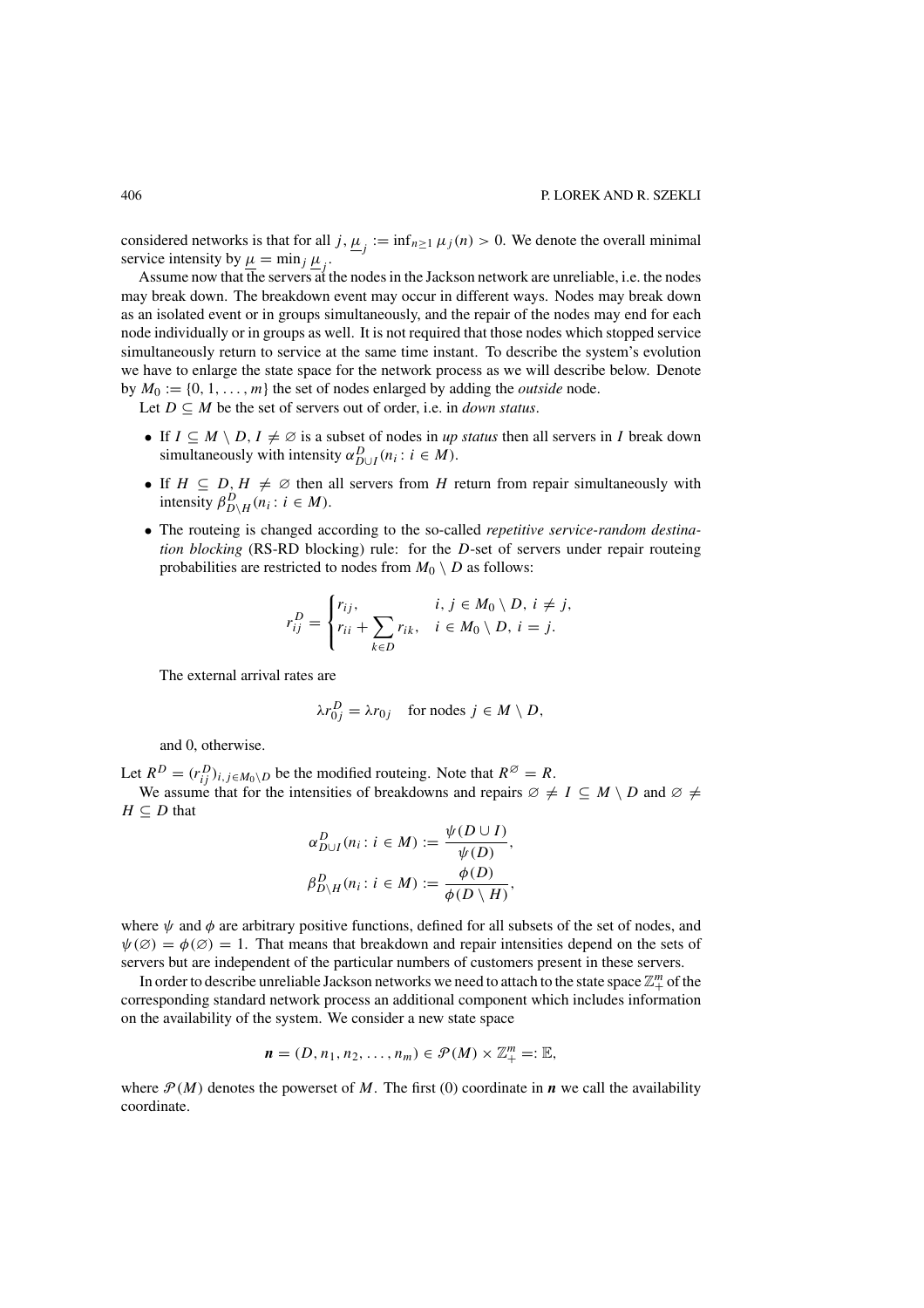The set D is the set of servers in *down status*. At node  $i \in D$  there are  $n_i$  customers waiting for server to be repaired. Denote possible transitions by

$$
T_{ij}\mathbf{n} := (D, n_1, \dots, n_i - 1, \dots, n_j + 1, \dots, n_m),
$$
  
\n
$$
T_{0j}\mathbf{n} := (D, n_1, \dots, n_j + 1, \dots, n_m),
$$
  
\n
$$
T_{i0}\mathbf{n} := (D, n_1, \dots, n_i - 1, \dots, n_m),
$$
  
\n
$$
T_H\mathbf{n} := (D \setminus H, n_1, \dots, n_m),
$$
  
\n
$$
T^I\mathbf{n} := (D \cup I, n_1, \dots, n_m).
$$

**Definition 2.1.** The Markov process  $X = (X(t), t \ge 0)$  defined by the infinitesimal generator

$$
Qf(n) = \sum_{j=1}^{m} [f(T_{0j}n) - f(n)]\lambda r_{0j}^{D} + \sum_{i=1}^{m} \sum_{j=1}^{m} [f(T_{ij}n) - f(n)]\mu_{i}(n_{i})r_{ij}^{D} + \sum_{\emptyset \neq I \subseteq M \setminus D} [f(T^{I}n) - f(n)] \frac{\psi(D \cup I)}{\psi(D)} + \sum_{\emptyset \neq H \subseteq D} [f(T_{H}n) - f(n)] \frac{\phi(D)}{\phi(D \setminus H)} + \sum_{j=1}^{m} [f(T_{j0}n) - f(n)]\mu_{j}(n_{j})r_{j0}^{D}
$$
\n(2.2)

is called an *unreliable Jackson network*.

We denote the corresponding transition intensities (written in matrix form) by  $[q(n,n')]_{n,n' \in \mathbb{E}}$ .

Similarly to the classical case, the invariant distribution for this Markov process can be written in a product form.

**Theorem 2.1.** (See Sauer and Daduna [44].) *Let X be an unreliable Jackson network following the RS-RD blocking. If the routeing matrix* R *is reversible, i.e.*

$$
\lambda_j r_{ji} = \lambda_i r_{ij}, \qquad i, j \in M
$$

*then the stationary distribution of process X is given by*

$$
\pi(\mathbf{n}) = \pi(D, n_1, \dots, n_m) = \frac{1}{C} \frac{\psi(D)}{\phi(D)} \prod_{i=1}^m \pi_i(n_i),
$$
\n(2.3)

*where*

$$
\pi_i(n_i) = \frac{1}{C_i} \frac{\lambda_i^{n_i}}{\prod_{k=1}^{n_i} \mu_i(k)}, \qquad C_i = 1 + \sum_{n=1}^{\infty} \frac{\lambda_i^n}{\prod_{y=1}^{n} \mu_i(y)}
$$
(2.4)

and C is the normalization constant used for the availability coordinate. Constants  $C_i$ ,  $i =$ 1,...,m *are all finite if and only if the network is ergodic.*

Note that in this generality, the reduced state vector associated to the number of customers alone, without the availability coordinate, does not form a Markov process. The model of an unreliable network is an analogue of the classical Jackson network model but it can not be reduced to the classical one by adjusting parameters of the availability coordinate since all configurations of down nodes are possible with positive probability under our assumptions.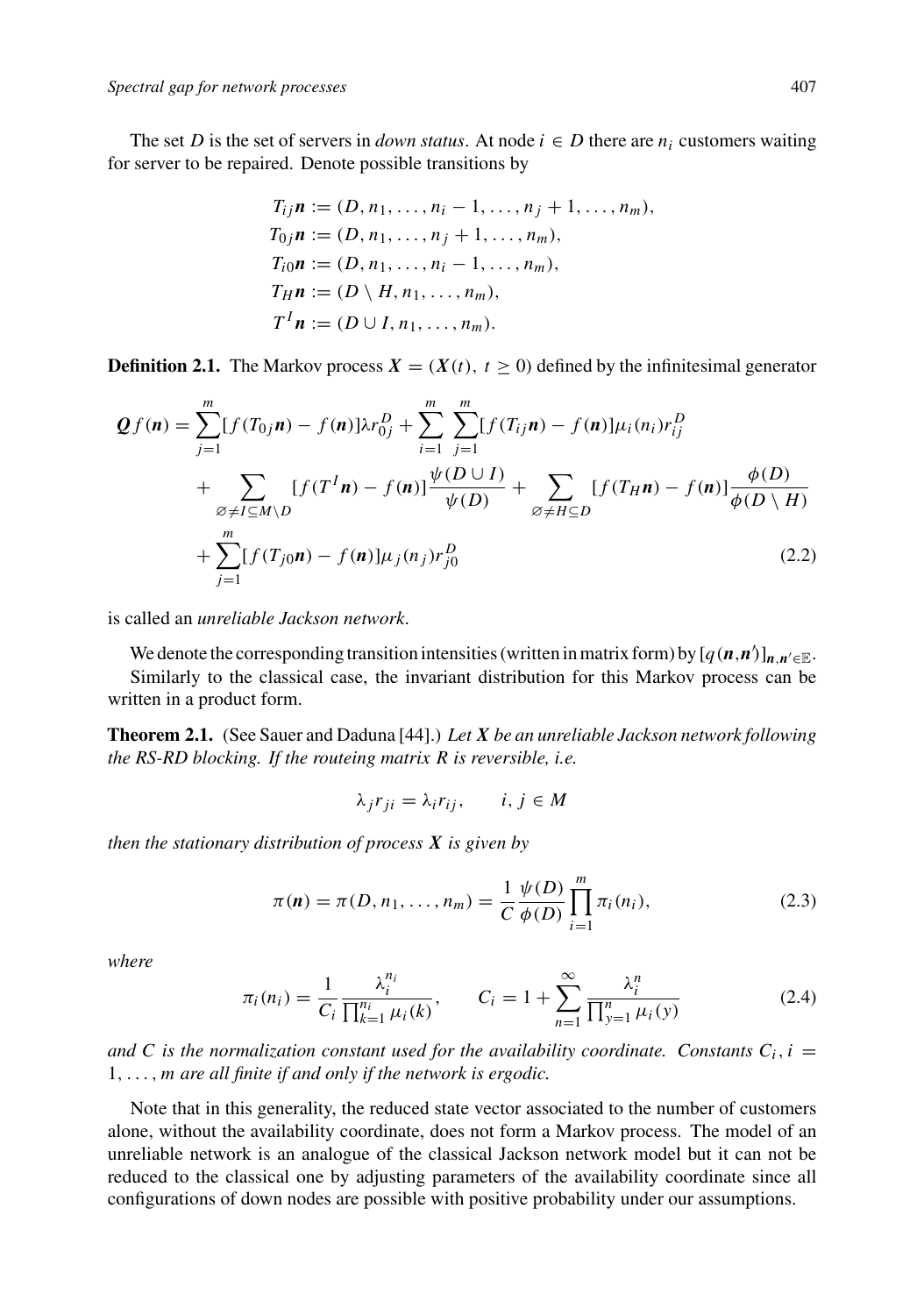### **2.1. Equilibrium rate and hazard rate for a stationary distribution**

For a nonnegative random variable  $X \in \mathbb{Z}_+$ , with probability function  $p(k) = \mathbb{P}\{X = k\}$ , such that for any  $k \in \mathbb{Z}_+$ ,  $\mathbb{P}\{X = k\} > 0$ , the *total hazard function*  $H_p$  is defined for all  $x \geq 0$  by

$$
H_p(x) = -\log \bar{F}(x).
$$

Further, the *discrete hazard function* we define for natural arguments by

$$
h_p(k) = \frac{p(k)}{\bar{F}(k-1)}, \qquad k \ge 0,
$$

where  $\bar{F}(k) = \mathbb{P}\{X > k\}$ . Note that for such a variable, for natural arguments  $k \geq 0$ ,

$$
H_p(k) = -\log \prod_{j=0}^{k} (1 - h_p(j)),
$$

and for arbitrary  $x \geq 0$  we have

$$
H_p(x) = -\log \prod_{j=0}^{\lfloor x \rfloor} (1 - h_p(j)) = \sum_{j=0}^{\lfloor x \rfloor} \log \bigg( \frac{1}{1 - h_p(j)} \bigg),\tag{2.5}
$$

where  $\lfloor x \rfloor$  denotes the integer part of x and  $h_p$  is the hazard function.

**Definition 2.2.** We say that a discrete distribution ( $p(k)$ ,  $k = 0, 1, ...$ ) (or a discrete random variable X) is *strongly light-tailed* if there exists  $\varepsilon > 0$  such that  $\inf_{k \geq 0} h_p(k) > \varepsilon$ .

The following lemma and example explain how *the strong light-tailness* and *the usual lighttailness* are related. Recall the usual light-tailness. An arbitrary distribution function F with its support contained in [0,  $\infty$ ) is light-tailed if  $\int_0^\infty e^{sx} dF(x) < \infty$  for some  $s > 0$ .

**Lemma 2.1.** *Consider a random variable*  $X \in \mathbb{Z}_+$ *, with probability function*  $p(k) = \mathbb{P}{X}$ k}, such that for any  $k \in \mathbb{Z}_+$ ,  $\mathbb{P}\{X = k\} > 0$ , and p is strongly light-tailed. Then it is light-tailed *in the usual sense.*

*Proof.* It is known (see, e.g. [42, Theorem 2.3.1]) that

$$
\liminf_{x \to \infty} -\frac{1}{x} \log(\bar{F}(x)) > 0
$$

implies that  $F$  is light-tailed. Note that

$$
\frac{H_p(x)}{x} \ge \frac{H_p(\lfloor x \rfloor)}{\lfloor x \rfloor + 1}
$$

for all  $x \geq 0$ , therefore,

$$
\inf_{n} \frac{H_p(n)}{n+1} > 0 \Longrightarrow \liminf_{x \to \infty} \frac{H_p(x)}{x} > 0. \tag{2.6}
$$

From the exponential light-tailness we have for all j,  $\log(1/(1 - h_p(j))) > \log(1/(1 - \varepsilon))$ , and, hence, from (2.5),

$$
\frac{H_p(n)}{n+1} > \log\left(\frac{1}{1-\varepsilon}\right) > 0,
$$

which from  $(2.6)$  implies that F is light-tailed.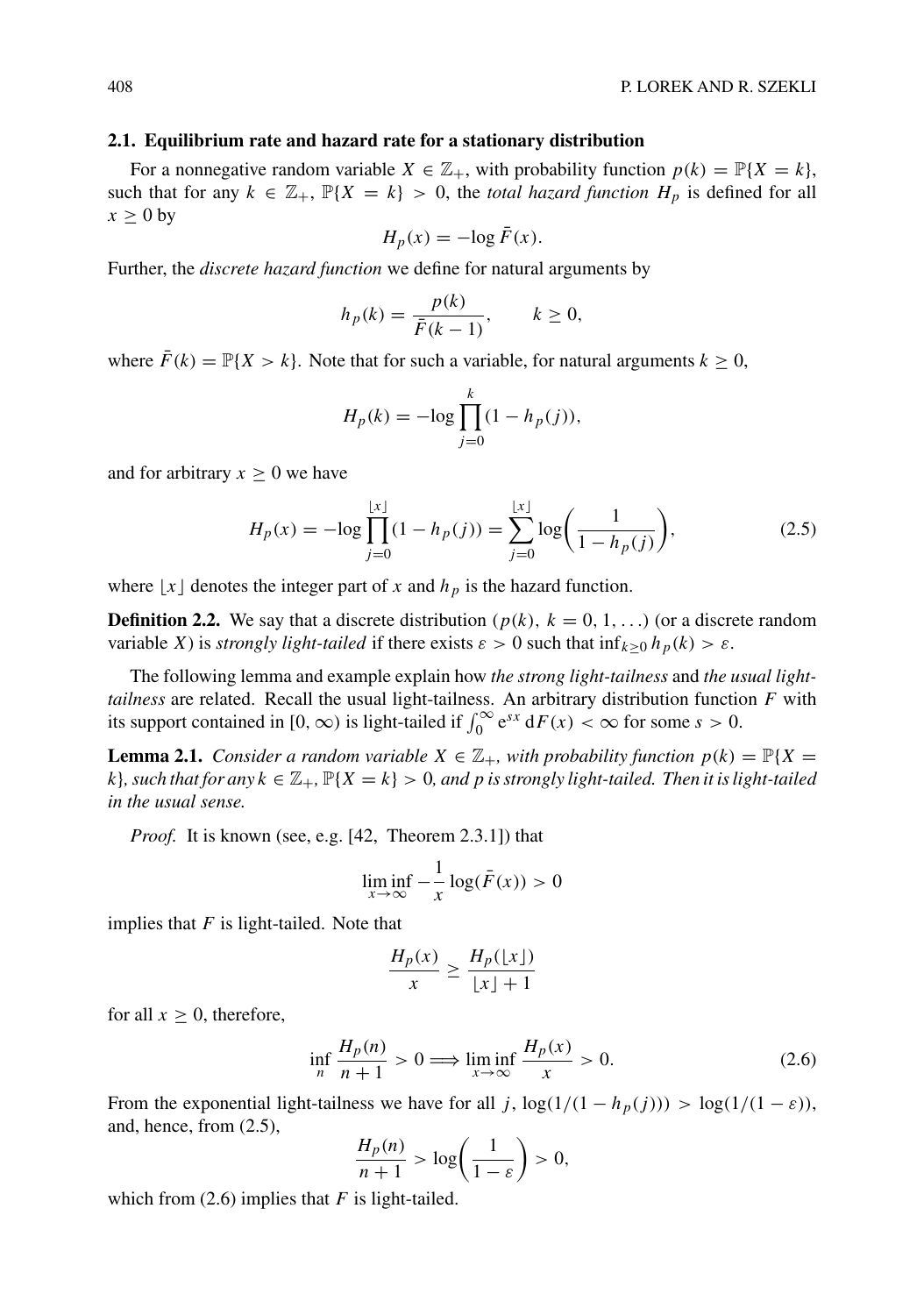We now provide a simple example in order to demonstrate that for discrete distributions, strong light-tailness is a strictly stronger notion than the usual light-tailness. (This example shows at the same time that there exists a birth and death process having its rate of convergence to stationarity not exponentially fast, but having its stationary distribution light-tailed).

**Example 2.1.** Let us take as p the distribution which corresponds to the hazard function  $h_p$ given by  $h_p(1) = \frac{1}{2}$ ,

$$
h_p(k) = \begin{cases} \frac{1}{k} & \text{if } k = 2n + 1, \ n \ge 1, \\ \frac{1}{2} & \text{if } k = 2n, \ n \ge 0. \end{cases}
$$

This distribution is not strongly light-tailed since  $\inf_k h_p(k) = 0$ . However, for each natural *n*,  $\lim_{n\to\infty} H_p(2n+1)/(2n+2) = \lim_{n\to\infty} H_p(2n)/(2n+1) = \log(2)/2 > 0$ , and from (2.6) we obtain that  $p$  is light-tailed.

For a nonnegative random variable  $X \in \mathbb{Z}_+$ , with probability function  $p(k) = \mathbb{P}\{X = k\}$ , such that for any  $k \in \{0, 1, 2, \ldots\}$ ,  $\mathbb{P}\{X = k\} > 0$ , we define the *equilibrium rate* function for  $k \in \mathbb{Z}_+$  by

$$
e_p(k) = \begin{cases} \frac{p(k+1)}{p(k)} & \text{if } k \ge 0, \\ 0 & \text{if } k < 0. \end{cases}
$$

Since under our assumptions the equilibrium rate function ( $e_p(k)$ ,  $k \geq 0$ ) uniquely determines the probability function ( $p(k)$ ,  $k \ge 0$ ), it is therefore possible to express strong lighttailness in terms of equilibrium rates. The following equations connect hazard and equilibrium rate functions:

$$
e_p(k) = \frac{h_p(k+1)(1-h_p(k))}{h_p(k)}, \qquad k \ge 0
$$
\n(2.7)

and

$$
h_p(k) = \frac{1}{1 + \sum_{j=k}^{\infty} e_p(k) \cdots e_p(j)}, \qquad k \ge 0.
$$
 (2.8)

It is worth mentioning that each discrete distribution with the support  $\mathbb{Z}_+$  can appear as the stationary distribution for a birth and death process with constant birth rates and variable death rates. Strong light-tailness of  $\pi_i$  can be expressed in terms of the corresponding equilibrium rates, which in turn are equal to the corresponding birth/death ratios. We provide a precise formulation for a single birth and death process in the following lemma.

**Lemma 2.2.** *Consider*  $\{p(k)\}_{k\geq0}$ *, an arbitrary probability function on*  $\mathbb{Z}_+$ *, such that*  $p(k)$  >  $0, k \geq 0$ , with the corresponding equilibrium rate  $e_p(k)$ ,  $k \geq 0$ . Then for each birth and death *process* **Z** *with fixed*  $\lambda(k) \equiv \lambda > 0$ ,  $k \geq 0$ , and death rates defined by

$$
\frac{\lambda}{\mu(k+1)} = e_p(k), \qquad k \ge 0,
$$

*the stationary distribution of Z <i>is equal to*  $p(k)$ *,*  $k \ge 0$ *.* 

*Proof.* For the stationary distribution  $\check{\pi}$  of the birth death process **Z** we have

$$
\frac{\check{\pi}(i)}{\check{\pi}(0)} = \frac{\lambda^i}{\mu(1)\cdots\mu(n)} = \lambda^i \left[ \lambda^i \frac{p(0)}{p(1)} \frac{p(1)}{p(2)} \cdots \frac{p(i-1)}{p(i)} \right]^{-1} = \frac{p(i)}{p(0)}, \qquad i \ge 1.
$$

Thus, we have  $p = \check{\pi}$ .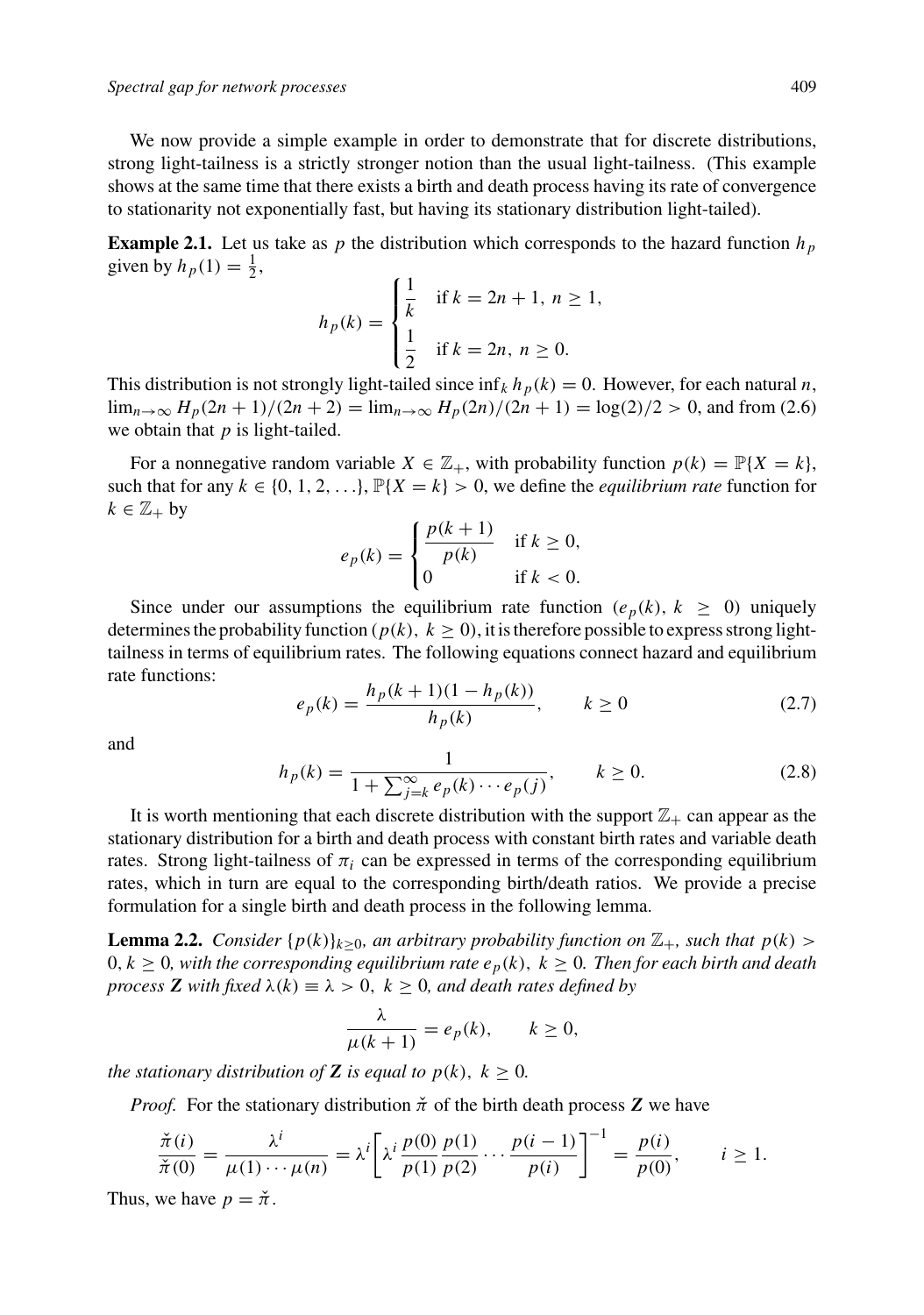Neither  $h_p(k)$  nor  $e_p(k)$  have to be convergent as  $k \to \infty$ . However, from (2.7) and (2.8) we obtain a connection between these limits if they exist and are finite.

**Lemma 2.3.** *Consider*  $\{p(k)\}_{k>0}$ *, an arbitrary probability function on*  $\mathbb{Z}_+$ *, such that*  $p(k)$  $0, k \geq 0$ , with the corresponding equilibrium rate  $e_p(k)$ ,  $k \geq 0$ . Then  $h_p = \lim_{k \to \infty} h_p(k)$ *exists and*  $h_p \in (0, 1)$  *if and only if*  $e_p = \lim_{k \to \infty} e_p(k)$  *exists and*  $e_p \in (0, 1)$ *. In this case* 

$$
h_p = 1 - e_p.
$$

**Example 2.2.** Recall that the negative binomial distribution is defined by

$$
p(k) = {r+k-1 \choose k} (1-p)^k p^r, \qquad r > 0, k = 0, 1, ..., p \in (0, 1).
$$

The corresponding equilibrium rate is given by

$$
e_p(k) = \frac{(1-p)(k+r)}{(k+1)}, \qquad k = 0, 1, \dots.
$$

The corresponding limit at  $\infty$  fulfills  $e_p = (1-p)$ , and for the corresponding limit at  $\infty$  of the hazard rate we obtain  $h_p = p > 0$ , which means that this distribution is strongly light-tailed.

**Example 2.3.** For the Poisson distribution

$$
p(k) = \frac{e^{-\lambda} \lambda^k}{k!}, \qquad \lambda > 0, k = 0, 1, \dots,
$$

and

$$
e_p(k) = \frac{\lambda}{k+1}.
$$

For the corresponding limits at infinity we have here  $e_p = 0$ , and  $h_p = 1$ , the Poisson distribution is strongly light-tailed.

It is worth mentioning that the negative binomial and Poisson distributions fit into the socalled Panjer recurrence scheme; more precisely, we say that  $p(k)$  fulfills Panjer's recurrence if, for some  $a, b \in \mathbb{R}$ ,

$$
p(k + 1) = \left(a + \frac{b}{k + 1}\right)p(k), \qquad k = 0, 1, ...,
$$

which is equivalent to saying that the corresponding equilibrium rate has a hyperbolic form

$$
e_p(k) = a + \frac{b}{k+1}.
$$

For the negative binomial distribution  $a := 1 - p$  and  $b := (r - 1)(1 - p)$ . In both cases the equilibrium rate function is monotone. Distributions with nonincreasing equilibrium rates are equivalently called  $PF_2$  densities, for more details in connection with queueing networks; see [13].

**Example 2.4.** A discrete analog of the Pareto distribution can be defined by

$$
p(k) = C \frac{1}{(k+1)^{\alpha}}, \qquad \alpha > 1, \ k = 0, 1, \ldots,
$$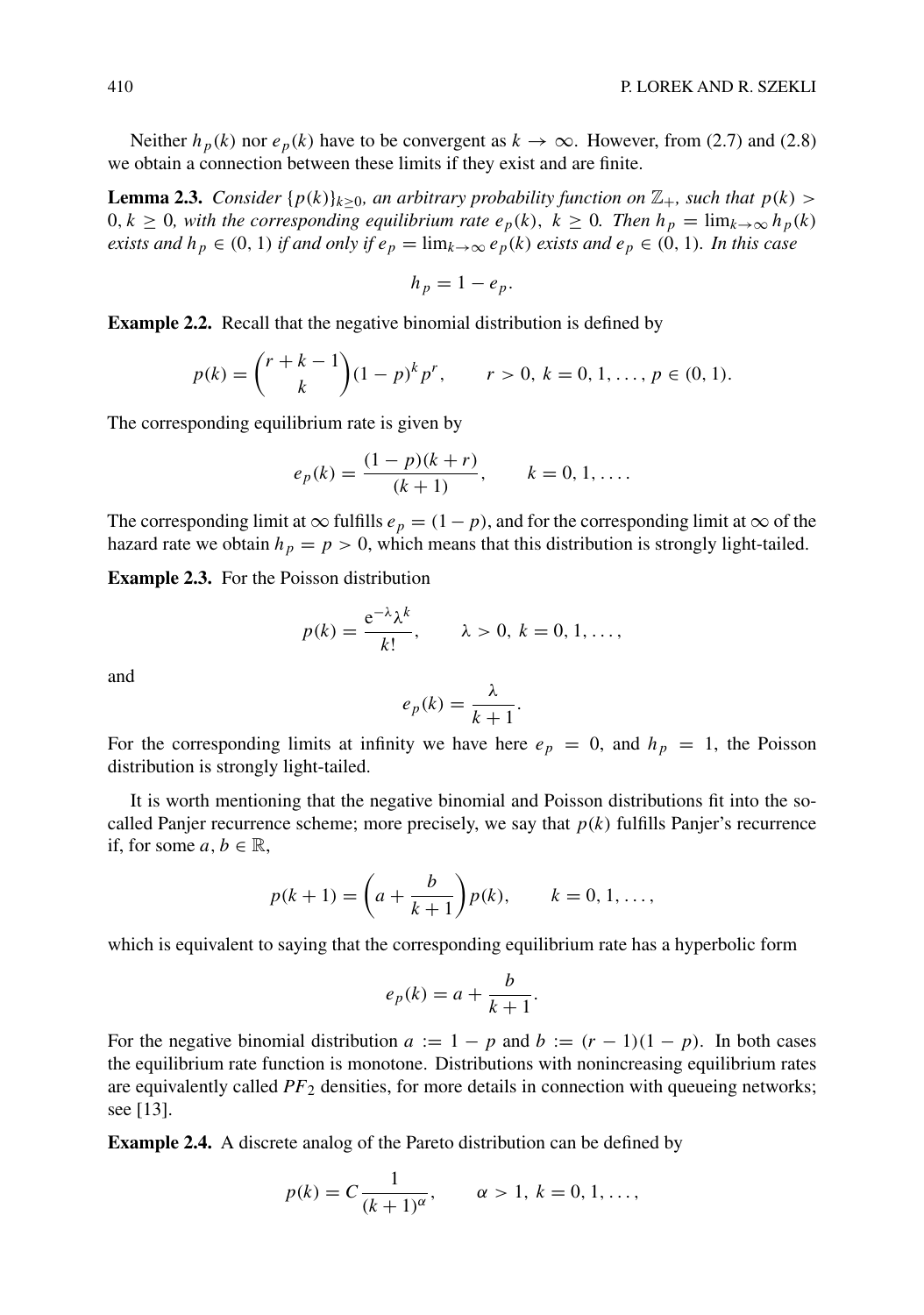where  $C$  is the normalization constant. Then

$$
e_p(k) = \left(\frac{k+1}{k+2}\right)^{\alpha}.
$$

For the corresponding limits at  $\infty$  we have here  $e_p = 1$ , and  $h_p = 0$ , this distribution is heavy-tailed.

In the context of unreliable queueing networks it is natural to define the ratio  $\lambda_i/\mu_i(k+1)$ , where k is a variable, as *the traffic intensity function* for the ith station. From Lemma 2.2 it follows that for ergodic networks the traffic intensity function at the *i*th station is equal to the equilibrium rate of the marginal distribution  $\pi_i$  of the network's stationary distribution  $\pi$ . If we assume that the service intensity at node  $i$  is nondecreasing as a function of the number of customers at this node then  $\pi_i$  has a  $PF_2$  density, and it is strongly light-tailed. Another possibility is that the traffic intensity function is increasing to 1 at a selected node  $i$ , and the network is ergodic but having at the node i a heavy-tailed distribution  $\pi_i$ . In the next section we will show that in such a case the network process will not converge to stationarity geometrically fast. Also, if at a fixed station  $i$  the traffic intensity function is not monotone and corresponds to a light-tailed distribution which is not strongly light-tailed as in Example 2.1, then such a network also will not converge to stationarity geometrically fast.

### **3. Existence of a spectral gap and light-tailed distributions**

**Theorem 3.1.** (i) *Let X be an ergodic unreliable Jackson network process following the RS-RD blocking, with the infinitesimal generator Q. Suppose that Q is bounded and the minimal service intensity is*  $\mu > 0$ *.* 

*If the routeing matrix R is reversible then*  $\text{gap}(\mathbf{Q}) > 0$  *if and only if all distributions*  $\pi_i$ ,  $i = 1, \ldots, m$  are strongly light-tailed.

(ii) *Let Z be an ergodic classical Jackson network process with the corresponding infinitesimal generator*  $Q(Z)$ *. Suppose that*  $Q(Z)$  *is bounded and the minimal service intensity*  $\mu > 0$ *.* 

*Then* gap( $Q(Z)$ ) > 0 *if and only if all distributions*  $\pi_i$ ,  $i = 1, \ldots, m$  *are strongly lighttailed.*

The proof of this theorem will be given in Section 5.

We formulated the results on the positivity of the spectral gap and on the convergence to stationarity in terms of the discrete hazard functions of the stationary distribution. For queueing networks it would be however more reasonable to formulate the assumptions in terms of the parameters of the network.

The existence of the spectral gap of an unreliable network can be formulated in terms of the corresponding arrival and service rates (as a consequence of Theorem 3.1 and Lemma 2.2) as follows.

**Corollary 3.1.** *Let X be an ergodic unreliable Jackson network process following the RS-RD blocking, with the infinitesimal generator Q. Suppose that Q is bounded and the minimal service intensity*  $\mu > 0$ *. If the routeing matrix R is reversible then* gap( $Q$ ) > 0 *if and only if for each*  $i = 1, \ldots, m$ ,

$$
\inf_{k}\left[1+\sum_{j=k+1}^{\infty}\frac{\lambda_i^{j-k}}{\mu_i(k+1)\cdots\mu_i(j)}\right]^{-1}>0.
$$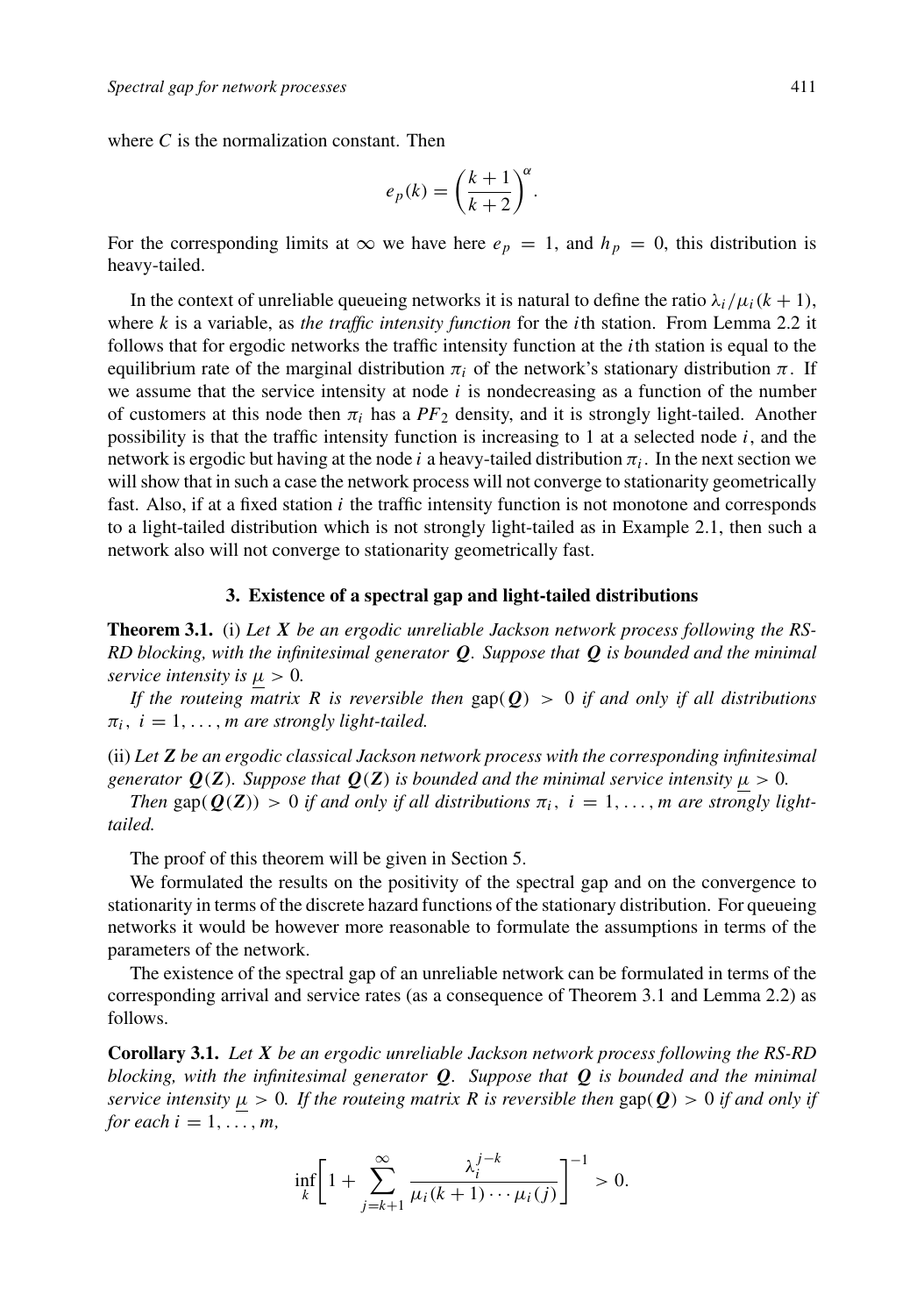*In particular for ergodic networks, if for all*  $i = 1, \ldots, m$ *, the limits for the traffic intensity functions*  $\lim_{k\to\infty} \lambda_i/\mu_i(k) < 1$  *exist then* gap( $Q$ ) > 0*.* 

For the classical Jackson network the assumption on reversibility can be skipped.

#### **3.1. Speed of convergence to stationarity**

Denote by  $\alpha_0$  the best rate in  $\|\delta_e P_t - \pi\|_{TV}$  convergence. It is known that for ergodic birth and death processes gap( $\boldsymbol{Q}$ ) =  $\alpha_0$ ; see, e.g. [46] or [8, Theorem 5.3]. From [10, Theorem 8.8, Equation (2)], for ergodic reversible processes it is known that  $\alpha_0 \ge \text{gap}(Q)$ . From [10, Theorem 8.13, Equation (4)], we have the following result.

**Theorem 3.2.** *Let X be an ergodic, unreliable Jackson network following the RS-RD blocking, with generator*  $Q$ *, given by (2.2), and the corresponding transition semigroup*  $(P_t)$ *. Suppose the routeing matrix* R *is reversible.*

*If*  $\pi_i$  *is strongly light-tailed for each*  $i = 1, \ldots, m$  *then the following conditions are equivalent:*

(i) *for all*  $f \in L^2(\mathbb{E}, \pi)$ 

$$
||P_t f - \pi(f)|| \le e^{-\text{gap}(\mathcal{Q})t} ||f - \pi(f)||, \quad t > 0,
$$

(ii) *for each*  $e \in \mathbb{E}$  *there exists*  $C(e) > 0$  *such that* 

$$
\|\delta_{\boldsymbol{e}} P_t - \pi\|_{\mathrm{TV}} \le C(\boldsymbol{e}) e^{-\mathrm{gap}(\boldsymbol{Q})t}, \qquad t > 0,
$$

*where*  $\|\cdot\|_{TV}$  *denotes the total variation norm.* 

*Proof.* First note that the network process is reversible under the assumption that R is reversible. It is enough to check the assumptions of Theorem 8.13 and [10, Equation (4)]. Let

$$
p_t(\mathbf{e},\mathbf{e}')=\frac{d P_t(\mathbf{e},\cdot)}{d\pi}(\mathbf{e}'),\qquad t>0,\ \mathbf{e},\ \mathbf{e}'\in\mathbb{E}.
$$

Then

$$
p_{2s}(e,e)=\frac{\mathbb{P}\{X(2s)=e\mid X(0)=e\}}{\pi(e)}.
$$

Hence,  $p_{2s}(\cdot, \cdot) \in L^{(1/2)}_{loc}(\pi)$  (with the usual notation for  $L^p$  $\sum$  $(\pi)$  spaces as in [10]) if  $e \in A \subset \mathbb{E}(\pi(e))^{(1/2)} < \infty$  for bounded A, which trivially holds. The set of bounded functions with compact support is (also trivially) dense in  $L^2(\pi)$  since E is a discrete space.

**Remark 3.1.** For the classical Jackson networks, the reversibility assumption on the routeing matrix R can be relaxed in order to obtain the implication (i)  $\Rightarrow$  (ii).

## **4. Bounds on the spectral gap**

In this section we recall some bounds on the spectral gaps of birth and death processes. For a more complete description; see [10, Chapter 5], [11], [48], [49], and the references therein.

Let us recall [35, Theorem 3.7]. For convenience we give a simplified formulation of it to the case of state independent birth rates.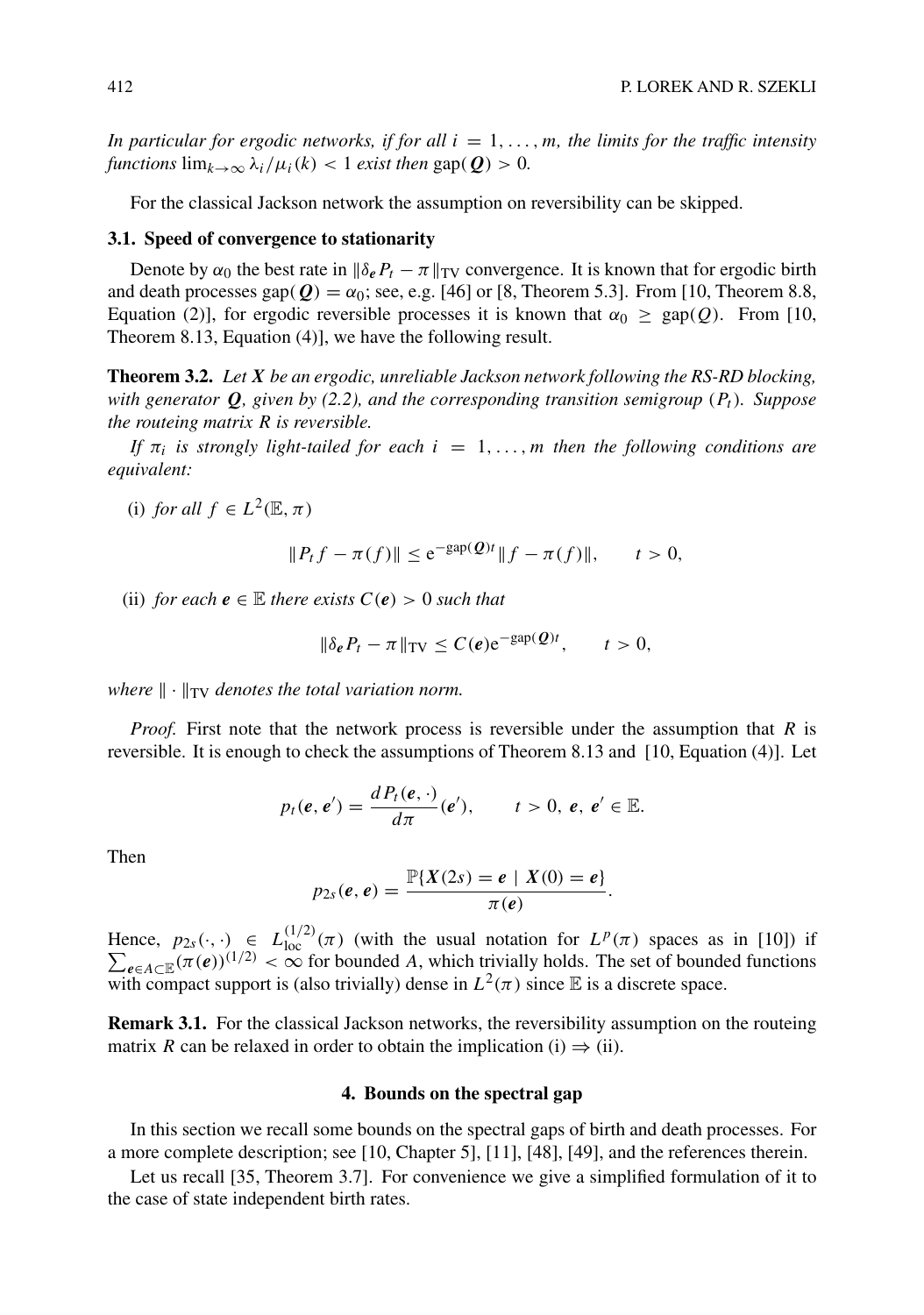**Theorem 4.1.** (See Liggett [35].) Assume that **Z** is an ergodic birth and death process on  $\mathbb{Z}_+$ , *with state independent birth rates*  $\lambda > 0$ , *and possibly state dependent death rates*  $\mu(n) > 0$ , *and for all*  $i \geq 0$ *, and for some c, d > 0, we have* 

$$
\sum_{j>i} \pi(j) \le c\pi(i)\lambda \quad \text{and} \quad \sum_{j>i} \pi(j) \le d\pi(i).
$$

*Then for the corresponding generator Q*(*Z*)*,*

$$
gap(Q(Z)) \ge \frac{(\sqrt{d+1} - \sqrt{d})^2}{c} \ge \frac{1}{2c(1+2d)}.
$$
 (4.1)

In the case of constant birth rates, from [35, Corollary 3.8], we have a necessary and sufficient condition for gap( $Q(Z)$ ) to be positive is that the stationary distribution is such that

$$
\inf_{i\geq 0} \frac{\pi(i)}{\sum_{j\geq i} \pi(j)} > 0,
$$

which is by definition the strong light-tailness. Therefore from [35, Corollary 3.8] we have the following lemma.

**Lemma 4.1.** Assume that **Z** is an ergodic birth and death process on  $\mathbb{Z}_+$ , with state independent *birth rates*  $\lambda > 0$ *, and possibly state dependent death rates*  $\mu(n) > 0$ *. Then* gap( $Q(Z)$ ) > 0 *if and only if the stationary distribution*  $\pi$  *is strongly light-tailed. Moreover, if for some*  $\varepsilon > 0$ , *we have*

$$
\inf_{n\geq 0} h_{\pi}(n)\geq \varepsilon
$$

*then*

$$
\text{gap}(\mathbf{Q}(\mathbf{Z})) \ge \frac{\lambda(1 - \sqrt{1 - \varepsilon})^2}{1 - \varepsilon} \ge \frac{\lambda \varepsilon^2}{2(1 - \varepsilon)(2 - \varepsilon)}.\tag{4.2}
$$

*Proof.* From  $\sum_{j>i} \pi(j) \leq c\pi(i)\lambda$  we have  $\sum_{j\geq i} \pi(j) \leq c\pi(i)\lambda + \pi(i)$ , so for the lower bound on the hazard function we have  $\varepsilon = 1/(1 + c\lambda)$ , therefore  $c = (1 - \varepsilon)/(\lambda \varepsilon)$ . Similarly, we obtain  $d = (1 - \varepsilon)/\varepsilon$ , and using (4.1) we obtain (4.2).

A lower bound on the spectral gap can be given directly in terms of the birth and death rates; see, e.g. [48].

**Lemma 4.2.** Assume that **Z** is an ergodic birth and death process on  $\mathbb{Z}_+$ , with state independent *birth rates*  $\lambda > 0$ *, and possibly state dependent death rates*  $\mu(n) > 0$ *. Then* 

$$
\text{gap}(\mathbf{Q}(\mathbf{Z})) \ge \inf_{n \ge 0} [\lambda + \mu(n+1) - \sqrt{\lambda \mu(n)} - \sqrt{\lambda \mu(n+1)}].
$$

**Remark 4.1.** For more details on the estimation of spectral gaps for birth and death processes; see [9, Corollary 1.2 and Corollary 1.3] and also [10], [11], [47], [48], and [49]. It is natural to ask how do different bounds compare. It turns out that the optimality of a given bound strongly depends on the parameters of a given birth and death process, as described in an example after [8, Theorem (5.2)]. In a sense, different bounds are *incomparable*; as stated there. For particular cases it is reasonable to examine all possibilities.

Combining the above bounds for birth and death processes and the bounds obtained in the proof of Theorem 3.1 (see (5.9)) we have from (4.2) the following proposition.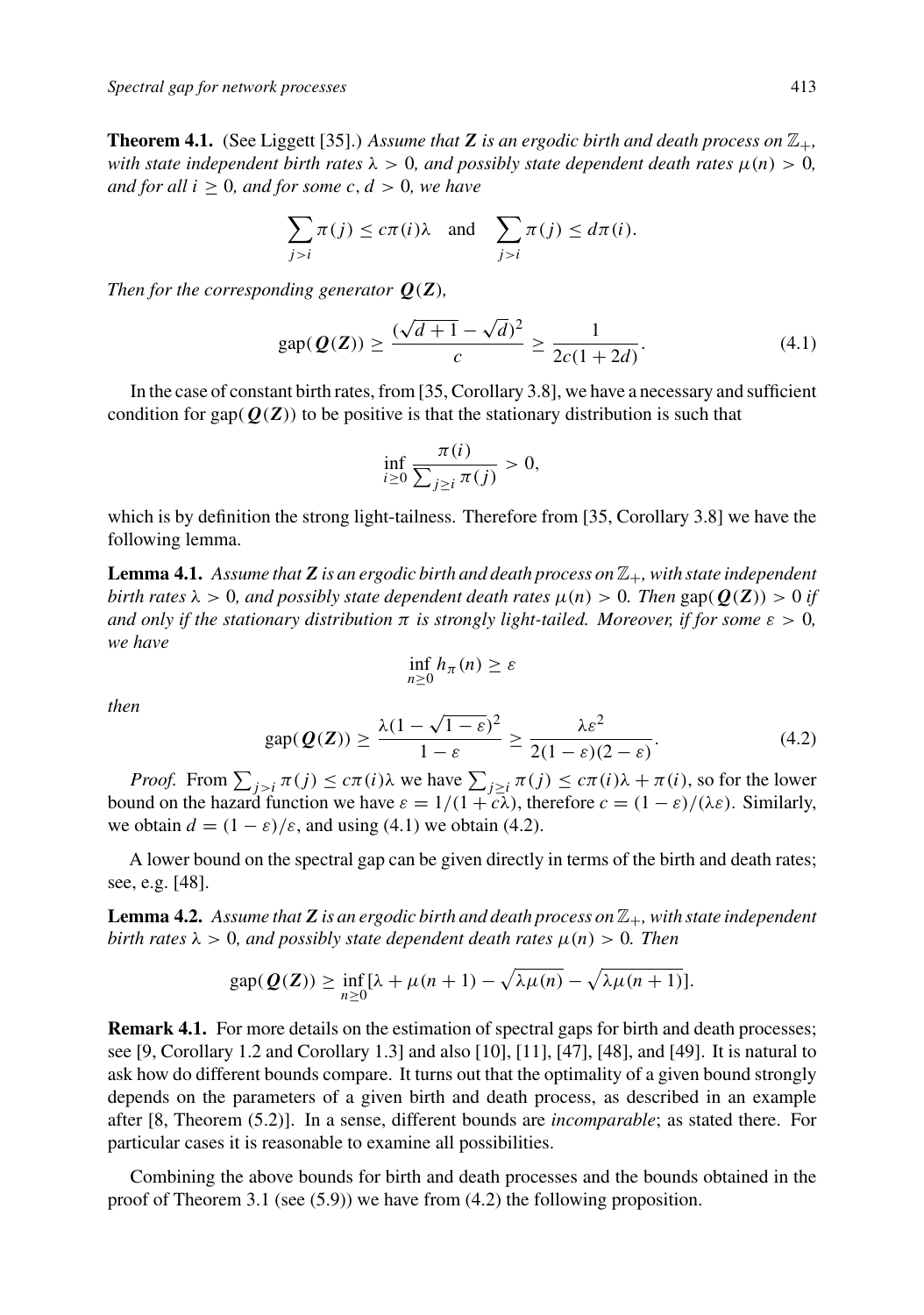**Proposition 4.1.** (i) *Let X be an ergodic, unreliable Jackson network following the RS-RD blocking, with generator Q, given by (2.2). Suppose the routeing matrix* R *is reversible. If*  $\pi_i$  *is strongly light-tailed for each*  $i = 1, \ldots, m$ *, and* 

$$
\inf_{n\geq 0} h_{\pi_i}(n) \geq \varepsilon_i > 0,
$$

*then*

$$
\text{gap}(\mathbf{Q}) \ge \frac{1}{8|\mathbf{Q}|} \left( \frac{q^{\min}}{\check{q}^{\max}} \frac{\text{gap}(\check{\mathbf{Q}}_0) \wedge \min_{1 \le i \le m} \lambda_i (1 - \sqrt{1 - \varepsilon_i})^2 / (1 - \varepsilon_i)}{1 + \bar{d}\bar{b}(2m + 1)} \right)^2
$$

*and*

 $gap(Q)$ 

$$
\geq \frac{1}{8|\mathbf{Q}|} \bigg( \frac{q^{\min} \sum_{i=1}^{\infty} \sum_{j=1}^{\infty} \frac{\sinh_{1} \leq i \leq m}{n^{\min} \leq n} \cdot \frac{\sinh_{n}}{1 + \overline{d} \overline{b} (2m + 1)} - \sqrt{\lambda_{i} \mu_{i} (n - \sqrt{\lambda_{i} \mu_{i} (n + 1)}} \bigg)^{2},
$$

*where*  $\bar{d}$ ,  $\bar{b}$ ,  $|Q|$ ,  $q^{\min}$ ,  $\ddot{q}^{\max}$  *are defined by (5.7), (5.6), (5.2), (5.4), and (5.5), respectively.* 

(ii) *Let Z be an ergodic classical Jackson network process with the corresponding infinitesimal generator*  $Q(Z)$ *. Suppose that*  $Q(Z)$  *is bounded and the minimal service intensity is*  $\mu > 0$ *. If*  $\pi_i$  *is strongly light-tailed, for each*  $i = 1, \ldots, m$ *, and* 

$$
\inf_{n\geq 0} h_{\pi_i}(n) \geq \varepsilon_i > 0,
$$

*then*

$$
\operatorname{gap}(\boldsymbol{Q}(\boldsymbol{Z})) \ge \frac{1}{8|\boldsymbol{Q}(\boldsymbol{Z})|} \left(\frac{q^{\min} \min_{1 \le i \le m} \lambda_i (1 - \sqrt{1 - \varepsilon_i})^2 / (1 - \varepsilon_i)}{1 + \overline{b} 2m}\right)^2 \tag{4.3}
$$

*and*

 $gap(**Q**)$ 

$$
\geq \frac{1}{8|\mathbf{Q}(\mathbf{Z})|} \bigg(\frac{q^{\min}}{\check{q}^{\max}} \frac{\min_{1 \leq i \leq m} \inf_{n \geq 0} [\lambda_i + \mu_i(n+1) - \sqrt{\lambda_i \mu_i(n)} - \sqrt{\lambda_i \mu_i(n+1)}]}{1 + \bar{b}2m}\bigg)^2.
$$

In all the above given bounds the factor  $1 + \overline{d} \overline{b} (2m + 1)$  can be reduced to 1 if in the network  $r_{i0} > 0$  and  $r_{0i} > 0$  for all  $i = 1, \ldots, m$ . The bounds obtained in the above proposition are valid for a quite general class of networks but it is reasonable to search for alternative bounds and alternative methods under some additional structural assumptions. We recall two cases for classical Jackson networks, the first one with state dependent service rates but fulfilling a partial balance requirement for the roueting matrix (see [14, Proposition 4.4]), the second one for classical Jackson networks with state independent service rates (see [29]).

**Proposition 4.2.** *LetZ be an ergodic classical Jackson network process with the corresponding infinitesimal generator Q*(*Z*)*. Suppose that Q*(*Z*)*is bounded and the minimal service intensity is*  $\mu > 0$ . Assume that the routeing matrix R has strict positive departure probabilities  $r_{i0} > 0$ *and that*  $\lambda r_{0i} > 0$  *for*  $i = 1, \ldots, m$ *.* 

*Assume further a partial balance condition*

$$
\lambda_j \sum_{i=1}^{m} r_{ji} = \sum_{i=1}^{m} \lambda_i r_{ij} \text{ for all } j = 1, ..., m.
$$
 (4.4)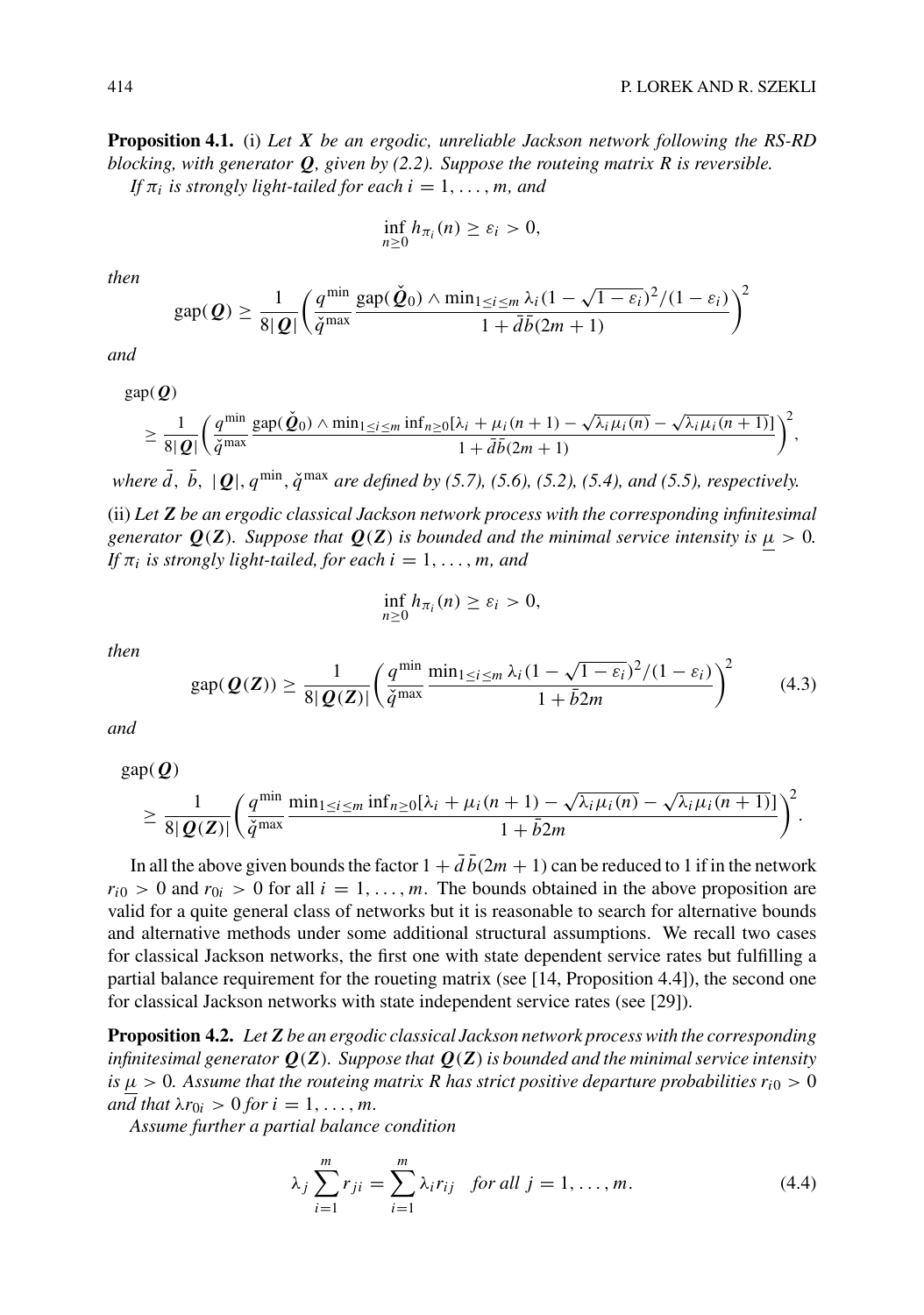*Then*

$$
\text{gap}(\boldsymbol{Q}(\boldsymbol{Z})) \geq \min_{1 \leq i \leq m} \text{gap}(\tilde{Q}_i),
$$

*where, for*  $i = 1, \ldots, m$ ,  $\tilde{Q}_i$  *denotes the generator of the birth and death process with the birth rate*  $\lambda r_{0i}$  *and the state dependent death rate*  $\mu_i(n_i)r_{i0}$ *.* 

**Corollary 4.1.** *Under the assumptions of Proposition 4.2, if, in addition,*  $\pi_i$  *is strongly lighttailed for each*  $i = 1, \ldots, m$ *, and* 

$$
\inf_{n\geq 0} h_{\pi_i}(n) \geq \varepsilon_i > 0,
$$

*then*

$$
\text{gap}(\mathbf{Q}(\mathbf{Z})) \ge \min_{1 \le i \le m} \frac{\lambda r_{0i} (1 - \sqrt{1 - \varepsilon_i})^2}{1 - \varepsilon_i}
$$

*and*

$$
\text{gap}(\mathbf{Q}(\mathbf{Z})) \geq \min_{1 \leq i \leq m} \inf_{n \geq 0} \left[ \lambda r_{0i} + \mu_i (n+1) r_{i0} - \sqrt{\lambda r_{0i} \mu_i (n) r_{i0}} - \sqrt{\lambda r_{0i} \mu_i (n+1) r_{i0}} \right].
$$

Now we recall from [29] some special cases of classical Jackson networks in order to present some (upper) bounds on the corresponding  $L^2$  spectral gap. The results of [29] are related to the essential spectral gap. In Section 6 we will compare our lower bounds with the upper bounds presented below and we will obtain in some cases a nice approximation for the  $L^2$  spectral gap. Because the essential  $L^2$  spectral gap is larger then the  $L^2$  spectral gap from [29, Corollary 3.4 and Proposition 3.6].

**Proposition 4.3.** *LetZ be an ergodic classical Jackson network process with the corresponding infinitesimal generator Q*(*Z*)*. Assume that the service intensities are state independent.*

(i) If the routeing is completely symmetrical, i.e.  $r_{ij} = p < 1/(m-1)$  for all  $i \neq j$ , *i*, *j* = 1, ..., *m*, *and for some i*<sup>0</sup> ∈ {1, ..., *m*} *we have* 

$$
\min_{1 \le i \le m} (\sqrt{\mu_i} - \sqrt{\lambda_i}) = \sqrt{\mu_{i_0}} - \sqrt{\lambda_{i_0}}
$$

*and*

$$
\min_{1 \leq i \leq m} \left( \frac{\mu_i}{\sqrt{\mu_{i_0}}} - \frac{\lambda_i}{\sqrt{\lambda_{i_0}}} \right) = \sqrt{\mu_{i_0}} - \sqrt{\lambda_{i_0}},
$$

*then*

$$
\operatorname{gap}(\mathbf{Q}(\mathbf{Z})) \leq \left(1 - \frac{(m-1)p^2}{1 - (m-2)p}\right) \min_{1 \leq i \leq m} (\sqrt{\mu_i} - \sqrt{\lambda_i})^2.
$$

(ii) *If* m = 3*, and*

$$
R = \begin{pmatrix} 0 & r_{01} & r_{02} & r_{03} \\ 1 - (p+q) & 0 & p & q \\ 1 - (p+q) & q & 0 & p \\ 1 - (p+q) & p & q & 0 \end{pmatrix},
$$
(4.5)

*where*  $p, q \in (0, 1), p + q < 1$ *, then* 

$$
\text{gap}(\mathbf{Q}(\mathbf{Z})) \le \frac{1 - p^3 - q^3 - 3pq}{1 - pq} \min_{1 \le i \le m} (\sqrt{\mu_i} - \sqrt{\lambda_i})^2,
$$

*provided that*  $\lambda_i/\mu_i = \lambda_j/\mu_j$ ,  $i, j \in M$ , *or there exists*  $i_0$  *such that*  $\mu_i \geq \mu_{i_0}$  *and*  $\lambda_i \leq \lambda_{i_0}$  *for all i.*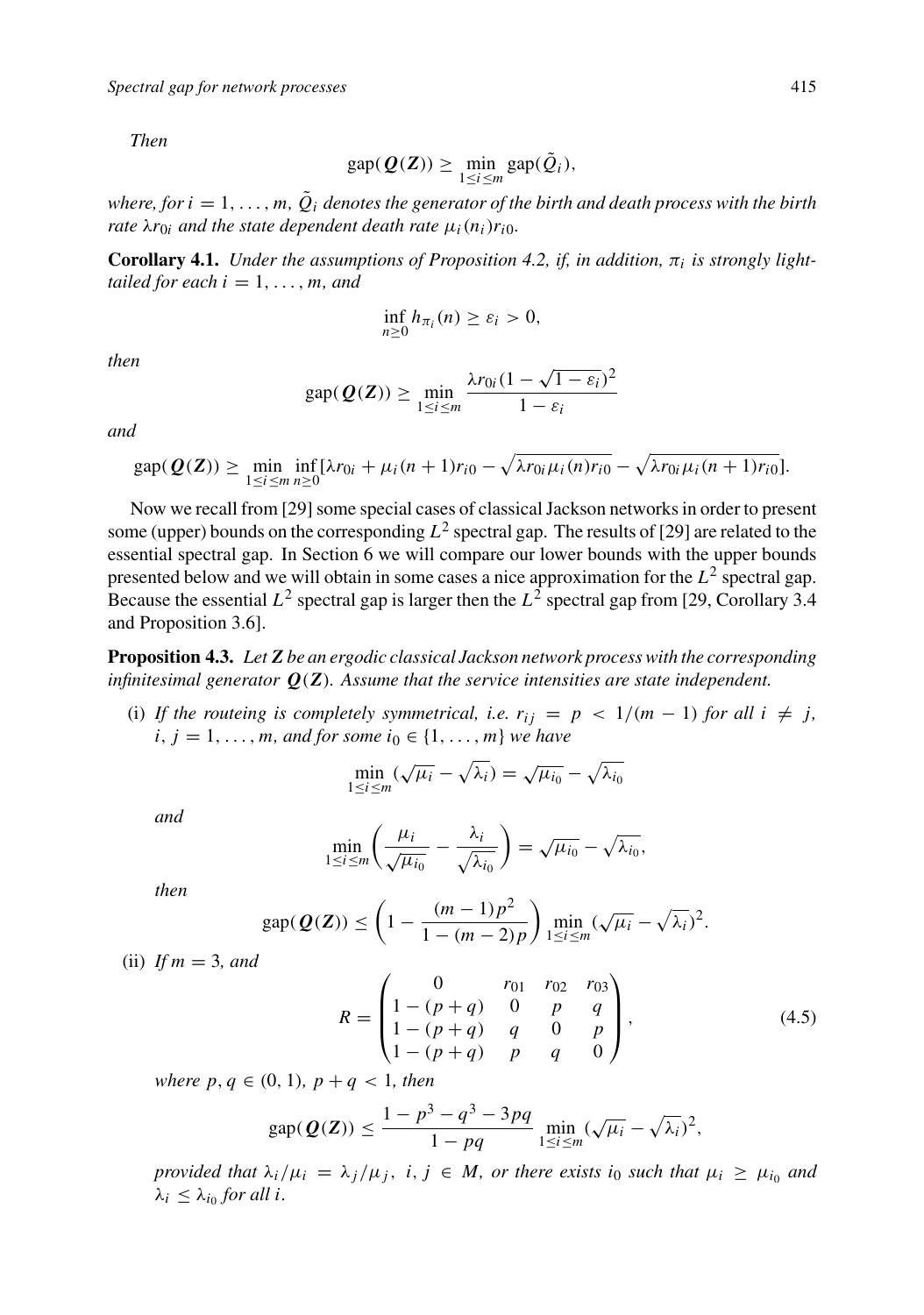### **5. Proof of Theorem 3.1**

We present the proof of Theorem 3.1 using the following theorem.

**Theorem 5.1.** (See [35, Theorem 2.6].) *Suppose that a pure jump Markov process X, with generator* **Q** and stationary distribution  $\pi$  *evolves on the product state space*  $\mathbb{E} = \mathbb{E}_0 \times \mathbb{E}_1 \times$  $\cdots \mathbb{E}_m$ ,  $m \geq 1$ , having coordinates which are independent Markov processes such that the ith *coordinate has generator*  $\dot{Q}_i$ *, denumerable state space*  $\mathbb{E}_i$ *, and invariant probability measure* πi*. Then* π *is the product measure of* πi*s and*

$$
\text{gap}(\check{\mathbf{Q}}) = \min_{0 \le i \le m} \text{gap}(\check{\mathbf{Q}}_i).
$$

*Proof of Theorem 3.1(i).* We assume that the availability coordinate process is not degenerate with  $\phi$  and  $\psi$  positive. Let  $\check{\varrho}$  be the generator associated with an  $(m + 1)$ -dimensional process  $(Y_t, \check{Z}_t)_{t>0}$ , where  $\check{Z}_t$  is the vector of m independent birth and death processes with generators  $\dot{Q}_i$ ,  $i = 1, \ldots, m$ , given by

$$
\check{Q}_i f(n) = [f(n+1) - f(n)]\lambda_i + [f(n) - f(n-1)]\mu_i(n), \qquad n \in \mathbb{N},
$$

and  $Y_t$  is the process on state space  $\mathcal{P}(M)$  with infinitesimal generator denoted by  $\dot{Q}_0$  and the stationary distribution:

$$
\pi_0(I) = \frac{1}{C} \frac{\psi(I)}{\phi(I)}, \qquad C := \left(\sum_{I \subseteq M} \frac{\psi(I)}{\phi(I)}\right).
$$

We write  $[\check{q}(n, n')]_{n, n' \in \mathbb{E}}$  for the corresponding transition intensities.

The stationary distribution of the process with generator  $\dot{Q}_i$  is  $\pi_i$ , which is given in the product equation (2.4) for networks.

Consider the following Cheeger's constants for  $A \subset \mathbb{E}$ :

$$
\kappa(A) := \frac{\sum_{n \in A} \pi(n)q(n, A^c)}{\pi(A)\pi(A^c)}, \qquad \kappa := \inf_{A: \pi(A) \in (0,1)} \kappa(A),
$$

$$
\check{\kappa}(A) := \frac{\sum_{n \in A} \pi(n)\check{q}(n, A^c)}{\pi(A)\pi(A^c)}, \qquad \check{\kappa} := \inf_{A: \pi(A) \in (0,1)} \check{\kappa}(A),
$$

where  $\pi$  is given by (2.3).

We will show that there exist  $0 < v_1, v_2 < \infty$  such that, uniformly for all  $A \subset \mathbb{E}$ ,

$$
\upsilon_2 \sum_{n \in A} \pi(n) \check{q}(n, A^c) \ge \sum_{n \in A} \pi(n) q(n, A^c) \ge \upsilon_1 \sum_{n \in A} \pi(n) \check{q}(n, A^c). \tag{5.1}
$$

Then with  $0 < v_1, v_2 < \infty$  as in (5.1), we use [34, Theorem 2.1], and since the process with the generator  $\check{Q}$  is reversible, we have that gap( $\check{Q}$ )  $\leq \check{\kappa}$ . Furthermore, uniformly in A,  $\check{\kappa}(A) \leq (v_1)^{-1} \kappa(A)$ , hence,  $\check{\kappa} \leq (v_1)^{-1} \kappa$ . Under our assumptions we will have gap( $\check{Q}$ ) > 0 which in turn, using [34, Theorem 2.3] (which assures that  $\kappa^2/(8|Q|) \leq \text{gap}(Q)$ ) will imply that gap( $Q$ ) > 0. Here

$$
|\mathbf{Q}| = \pi - \text{ess sup}_{n} q(n, \{n\}^{c}).
$$
\n(5.2)

Similarly, it is possible to argue that gap( $Q$ ) > 0 implies that gap( $\check{Q}$ ) > 0.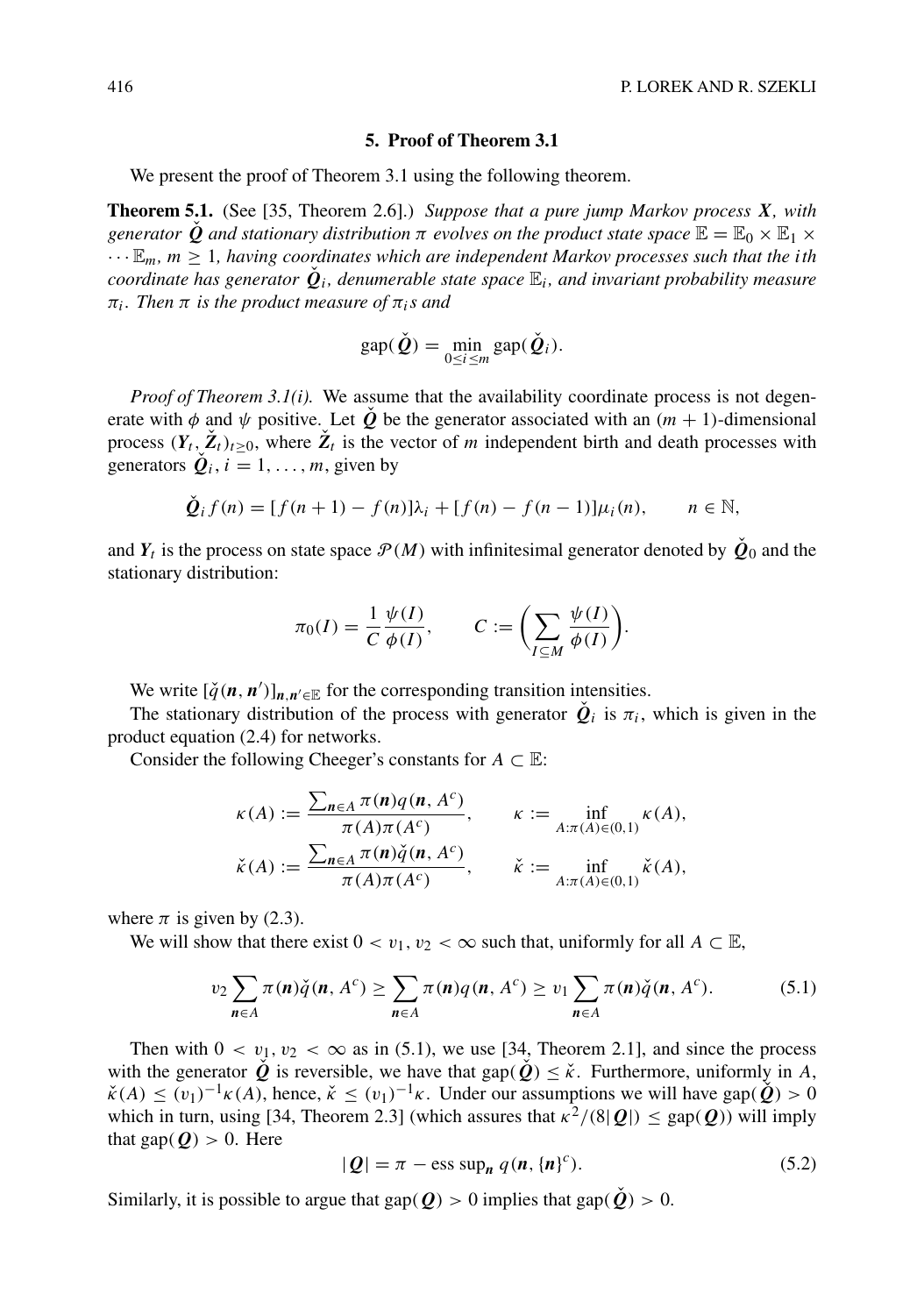In order to complete the proof we turn now to show the validity of  $(5.1)$ , which is equivalent to

$$
\inf_{\substack{A \subset \mathbb{E} \\ \pi(A) \in (0,1)}} \left\{ \frac{\sum_{n \in A} \pi(n) q(n, A^c)}{\sum_{n \in A} \pi(n) \check{q}(n, A^c)} \right\} \ge v_1 > 0 \tag{5.3}
$$

and

$$
\sup_{A\subset\mathbb{E}\atop \pi(A)\in(0,1)}\left\{\frac{\sum_{n\in A}\pi(n)q(n,A^c)}{\sum_{n\in A}\pi(n)\check{q}(n,A^c)}\right\}\leq v_2<\infty.
$$

For a fixed A such that  $\pi(A) \in (0, 1)$ , we define

$$
\partial A = \{n \in A : q(n, A^c) > 0\}, \qquad \partial \check{A} = \{n \in A : \check{q}(n, A^c) > 0\}.
$$

Let

$$
q^{\min} = \inf_{A:\pi(A)\in(0,1)} \inf_{\mathbf{n}\in\partial A} \{q(\mathbf{n}, A^c)\}, \qquad q^{\max} = \sup_{A:\pi(A)\in(0,1)} \sup_{\mathbf{n}\in\partial A} \{q(\mathbf{n}, A^c)\}.
$$
 (5.4)

From our assumptions it follows that the generators are bounded and  $\mu > 0$ , therefore,  $q^{\min} > 0$ and  $q^{\text{max}} < \infty$ .

For

$$
\check{q}^{\min} = \inf_{A:\pi(A)\in(0,1)} \inf_{\mathbf{n}\in\partial\check{A}} \{\check{q}(\mathbf{n},A^c)\}, \qquad \check{q}^{\max} = \sup_{A:\pi(A)\in(0,1)} \sup_{\mathbf{n}\in\partial\check{A}} \{\check{q}(\mathbf{n},A^c)\},
$$
(5.5)

we also have  $\check{q}^{\min} > 0$  and  $\check{q}^{\max} < \infty$ .

For each A such that  $\pi(A) \in (0, 1)$ , we have

$$
\frac{\sum_{n\in A}\pi(n)q(n, A^c)}{\sum_{n\in A}\pi(n)\check{q}(n, A^c)} = \frac{\sum_{n\in \partial A}\pi(n)q(n, A^c)}{\sum_{n\in \partial \check{A}}\pi(n)\check{q}(n, A^c)},
$$

so we obtain

$$
\frac{q^{\max}}{\check{q}^{\min}} \cdot \frac{\sum_{n \in \partial A} \pi(n)}{\sum_{n \in \partial \check{A}} \pi(n)} \ge \frac{\sum_{n \in \partial A} \pi(n) q(n, A^c)}{\sum_{n \in \partial \check{A}} \pi(n) \check{q}(n, A^c)} \ge \frac{q^{\min}}{\check{q}^{\max}} \cdot \frac{\sum_{n \in \partial A} \pi(n)}{\sum_{n \in \partial \check{A}} \pi(n)}
$$

We will continue our argument in the case of the lower bound (5.3). The existence of this lower bound ensures that if  $\text{gap}(\hat{\mathbf{Q}}) > 0$  then  $\text{gap}(\hat{\mathbf{Q}}) > 0$ . Note that from Theorem 5.1 and Lemma 4.1, the inequality gap( $\dot{Q}$ ) > 0 is equivalent to the condition that  $\pi_i$  is strongly lighttailed, for each  $i = 1, \ldots, m$ . The proof for the upper bound is similar and we skip it. In order to show (5.3) it is enough to check that

$$
0 < \inf_{A: \pi(A) \in (0,1)} \zeta(A), \quad \text{where } \zeta(A) := \frac{\sum_{n \in \partial A} \pi(n)}{\sum_{n \in \partial \check{A}} \pi(n)}.
$$

If the network is such that for all  $i = 1, \ldots, m$ ,  $r_{0i} > 0$  and  $r_{i0} > 0$  then  $\partial \check{A} \subseteq \partial A$ . In that case inf<sub>A:  $\pi(A) \in (0,1)$   $\zeta(A) \geq 1$ , and we can take  $v_1 = q^{\min}/\check{q}^{\max}$ . Otherwise, we have to</sub> analyse  $\partial \check{A}$ , and  $\partial A$  in more detail.

Let us examine the difference between  $\pi(n)$  and  $\pi(n')$  when  $n'$  and  $n$  differ exactly on one nonavailability coordinate by at most 1 and when *n* and *n'* have two different sets of broken nodes  $D$  and  $D'$ , respectively.

.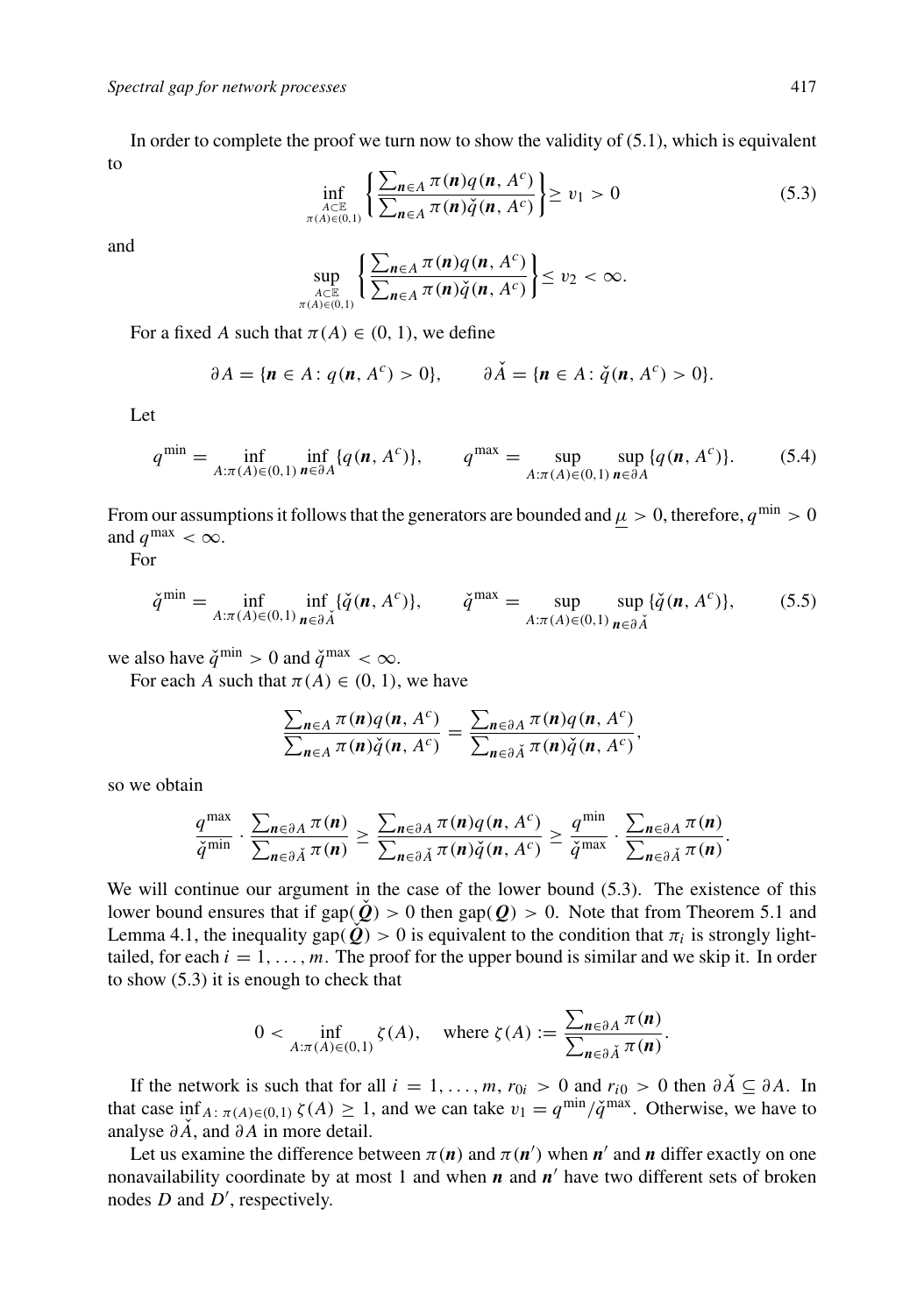Recall from (2.3) that for  $\mathbf{n} = (D, n_1, \dots, n_m) \in \mathcal{P}(M) \times \mathbb{Z}_+^m$  we have

$$
\pi(\mathbf{n}) = \pi(D, n_1, \dots, n_m) = \frac{1}{C} \frac{\psi(D)}{\phi(D)} \prod_{i=1}^m \pi_i(n_i), \quad \text{where } \pi_i(n_i) := \frac{1}{C_i} \frac{\lambda_i^{n_i}}{\prod_{y=1}^{n_i} \mu_i(y)}.
$$

For  $n_i \geq 1$ ,

$$
\pi_i(n_i + 1) = \frac{1}{C_i} \frac{\lambda_i^{n_i+1}}{\prod_{y=1}^{n_i+1} \mu_i(y)} = \pi_i(n_i) \frac{\lambda_i}{\mu_i(n_i+1)}
$$

and

$$
\pi_i(n_i-1) = \frac{1}{C_i} \frac{\lambda_i^{n_i-1}}{\prod_{y=1}^{n_i-1} \mu_i(y)} = \pi_i(n_i) \frac{\mu_i(n_i)}{\lambda_i},
$$

thus, using  $\mu_i := \inf_n \mu_i(n) > 0$  and  $\bar{\mu}_i := \sup_n \mu_i(n) < \infty$ , we have bounds

$$
\frac{\lambda_i}{\bar{\mu}_i}\pi_i(n_i)\leq \pi_i(n_i+1)\leq \pi_i(n_i)\frac{\lambda_i}{\underline{\mu}_i},\qquad \frac{\underline{\mu}_i}{\lambda_i}\pi_i(n_i)\leq \pi_i(n_i-1)\leq \pi_i(n_i)\frac{\bar{\mu}_i}{\lambda_i}.
$$

Define

and

$$
\bar{b} = \max_{1 \le i \le m} \left( \frac{\bar{\mu}_i}{\lambda_i} \right), \qquad \underline{b} = \min_{1 \le i \le m} \left( \frac{\lambda_i}{\bar{\mu}_i} \right), \tag{5.6}
$$

$$
\bar{d} = \max_{D_1 \neq D_2} \frac{\psi(D_2)\phi(D_1)}{\phi(D_2)\psi(D_1)} \quad \text{and} \quad \underline{d} = \min_{D_1 \neq D_2} \frac{\psi(D_2)\phi(D_1)}{\phi(D_2)\psi(D_1)}.
$$
 (5.7)

Then, if *n* and *n'* differ by at most 1 on exactly one coordinate  $i \in \{1, \ldots, m\}$ , and have sets D and  $D'$ , respectively, on the availability coordinate, then

$$
\underline{b}\pi_i(n_i) \leq \pi_i(n'_i) \leq \bar{b}\pi_i(n_i)
$$
  

$$
\underline{db}\pi(\mathbf{n}) \leq \pi(\mathbf{n}') \leq \bar{d}\bar{b}\pi(\mathbf{n}).
$$
 (5.8)

We rewrite  $\zeta(A)$  as

$$
\zeta(A) = \frac{\sum_{n \in \partial A \cap \partial \check{A}} \pi(n) + \sum_{n \in \partial A \setminus \partial \check{A}} \pi(n)}{\sum_{n \in \partial \check{A} \cap \partial A} \pi(n) + \sum_{n \in \partial \check{A} \setminus \partial A} \pi(n)}.
$$

Let us consider  $n \in \partial A \setminus \partial A$ . Then there exists some  $n' \in A^c$  such that original process with the intensity q cannot move there in one step, but the process with  $\check{q}$  can. The state  $n'$  must be of the form  $n' = T_{0i_0}n$  or  $n' = T_{i_00}n$  (arrival or departure) since changing the availability coordinate is always possible in both processes, i.e. either both processes would leave A or none. We will analyse the case of arrival since in the case of departure we can argue analogously. The key observation in this argument is the following: if  $n' = T_{0i_0}n$ , but the arrival intensity to node  $i_0$  is equal to 0 for the network process or this arrival movement is blocked by  $D$ , then the node i<sub>0</sub> must be reachable by an *unblocking* movement  $D \to \emptyset$  and then a  $T_{0i_0}$  transition, or by an unblocking movement  $D \to \emptyset$  and then an arrival to some station different from  $i<sub>0</sub>$ , and a migration movement or a series of consecutive migration movements. There are possibly multiple paths, but we can search for the minimal ones (which can be multiple with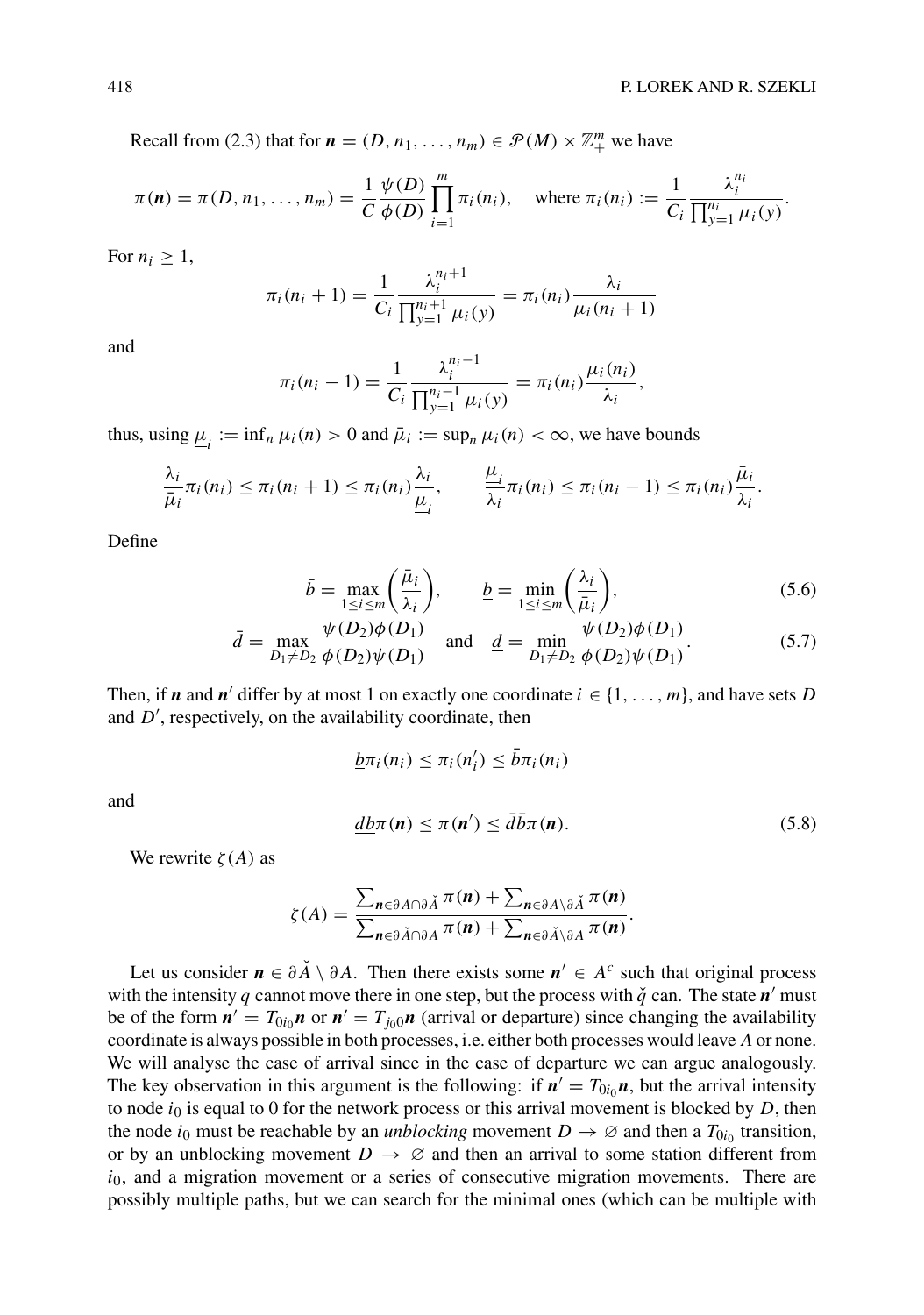the same length). Intuitively speaking, we search for the shortest connection to a source node (i.e. a node which admits arrivals from the outside) from the  $i_0$  node (in the case of departure movement  $n' = T_{i0}0n$  we search for the shortest connection to a sink node). Consider all shortest paths of movements that connect  $n$  with  $n'$  in the network. Denote such a path by  $\mathbf{n} = \mathbf{n}_0, \mathbf{n}_1 = T_D \mathbf{n}_0, \ldots, \mathbf{n}_k = T^D \mathbf{n}_{k-1} = \mathbf{n}'$  for  $k \leq m+1$ . Note that each such path is not greater than  $m + 1$  since we can take as the first transition the one which puts D to  $\varnothing$  on the availability coordinate, and the worst case for the other transitions is when the station  $i_0$ is the last station in a m-series network. Moreover, each state on the path differs from *n* by at most 1 on only one nonavailability coordinate (because on nonavailability coordinates an arrival changes one coordinate by  $+1$ , and consecutive transitions change coordinates in such a way that after a transition the resulting state has exactly one coordinate changed by  $+1$ ). Furthermore, there exists a state  $n<sub>j</sub>$  on this path such that the network process leaves A, and either  $n_j \text{ ∈ } ∂A \cap ∂A$  or  $n_j \text{ ∈ } ∂A \setminus ∂A$ . Since  $n_j$  differs from *n* by at most 1 on exactly one coordinate, from (5.8) we have  $\pi(n) \leq db\pi(n_i)$ . If we take two points on the border  $\partial \overrightarrow{A} \setminus \partial A$ for which the coordinate-wise distance is large enough then the corresponding border points on ∂A defined above must be different because  $n_j$  always differs from *n* by at most 1 on a single coordinate. More precisely, let  $n \in \partial A \setminus \partial A$  and  $m \in \partial A \setminus \partial A$  be such that they are different by more than 2 on each coordinate, then the corresponding points  $\boldsymbol{n}_i$  and  $\boldsymbol{m}_{i'}$ , elements of  $\partial A$ , are distinct. In order to give a very rough bound on  $\sum_{\partial\breve A\setminus\partial A}\pi(\bm{n})$  we observe that for a fixed  $\bm{n}_j$ point there are not more than  $2m+1$  points that are different by at most 1 on a single coordinate from  $\mathbf{n}_i$ , and  $\mathbf{n}_j$  can potentially be on a transition (unblocking and migration) path described above for these points. Therefore, we have

$$
\sum_{\partial \breve{A} \setminus \partial A} \pi(\mathbf{n}) \leq \bar{d} \bar{b} (2m+1) \bigg( \sum_{\mathbf{n} \in \partial \breve{A} \cap \partial A} \pi(\mathbf{n}) + \sum_{\mathbf{n} \in \partial A \setminus \partial \breve{A}} \pi(\mathbf{n}) \bigg)
$$

and

$$
\zeta(A) \geq \frac{\sum_{n \in \partial \tilde{A} \cap \partial A} \pi(n) + \sum_{n \in \partial A \setminus \partial \tilde{A}} \pi(n)}{\sum_{n \in \partial \tilde{A} \cap \partial A} \pi(n) + \bar{d}\bar{b}(2m+1)(\sum_{n \in \partial \tilde{A} \cap \partial A} \pi(n) + \sum_{n \in \partial A \setminus \partial \tilde{A}} \pi(n))}
$$
\n
$$
\geq \frac{\sum_{n \in \partial \tilde{A} \cap \partial A} \pi(n) + \sum_{n \in \partial A \setminus \partial \tilde{A}} \pi(n)}{(1 + \bar{d}\bar{b}(2m+1))(\sum_{n \in \partial \tilde{A} \cap \partial A} \pi(n) + \sum_{n \in \partial A \setminus \partial \tilde{A}} \pi(n))}
$$
\n
$$
= \frac{1}{1 + \bar{d}\bar{b}(2m+1)}.
$$

Summing up, we obtain

$$
\frac{\sum_{n\in\partial A}\pi(n)q(n, A^c)}{\sum_{n\in\partial\check{A}}\pi(n)\check{q}(n, A^c)} \ge \frac{q^{\min}}{\check{q}^{\max}} \frac{\sum_{n\in\partial A}\pi(n)}{\sum_{n\in\partial\check{A}}\pi(n)} \ge \frac{q^{\min}}{\check{q}^{\max}} \frac{1}{1 + \bar{d}\bar{b}(2m + 1)}
$$

and

$$
\check{\kappa} \frac{q^{\min}}{\check{q}^{\max}} \frac{1}{1 + \bar{d}\bar{b}(2m+1)} \leq \kappa,
$$

which implies (using [34, Theorem 2.3])

$$
\text{gap}(\mathbf{Q}) \ge \left(\check{\kappa} \frac{q^{\min}}{\check{q}^{\max}} \frac{1}{1 + \bar{d}\,\bar{b}(2m+1)}\right)^2 \left[(8|\mathbf{Q}|)\right]^{-1},
$$

$$
\text{gap}(\mathbf{Q}) \ge \left(\frac{q^{\min}}{\check{q}^{\max}} \frac{\text{gap}(\check{\mathbf{Q}})}{1 + \bar{d}\,\bar{b}(2m+1)}\right)^2 \left[(8|\mathbf{Q}|)\right]^{-1}
$$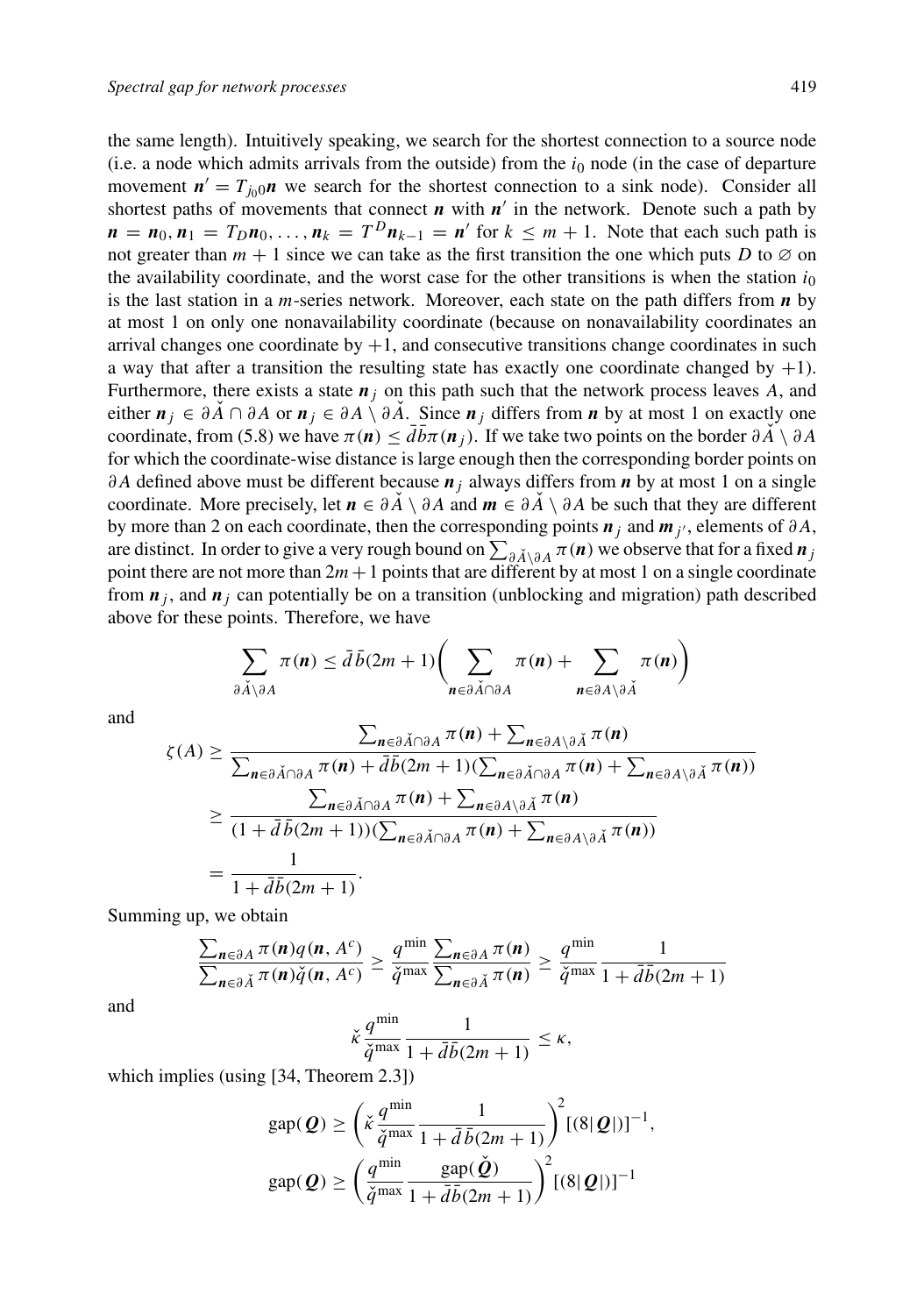and, finally,

$$
\text{gap}(\mathbf{Q}) \ge \left(\frac{q^{\min}\min_{0 \le i \le m} \text{gap}(\check{\mathbf{Q}}_i)}{1 + \bar{d}\,\bar{b}(2m + 1)}\right)^2 [(8|\mathbf{Q}|)]^{-1}.\tag{5.9}
$$

*Proof of Theorem 3.1(ii).* Note that we cannot specify the parameters of an ergodic unreliable Jackson network process *X* in order to obtain the classical ergodic Jackson network process *Z* as a special case. However, it is possible to repeat all steps in the proof of Theorem 3.1(i) for *Z* (skipping the availability coordinate, and reducing  $2m + 1$  to  $2m$ ) to obtain

$$
\text{gap}(\boldsymbol{Q}(\boldsymbol{Z})) \geq \left(\frac{q^{\min} \min_{1 \leq i \leq m} \text{gap}(\check{\boldsymbol{Q}}_i)}{1 + \bar{b}2m}\right)^2 \left[\left(8|\boldsymbol{Q}(\boldsymbol{Z})|\right)\right]^{-1}.
$$

## **6. Numerical examples**

We will use two examples from [29] in order to estimate the  $L^2$  spectral gap.

**Example 6.1.** Let **Z** be the classical Jackson network with  $m = 3$  stations with the arrival intensity  $\lambda$  and the routeing matrix R given in (4.5) and with  $r_{01} = r_{02} = r_{03} = \frac{1}{3}$ , where  $p, q \in (0, 1), p + q < 1$ . Then  $\lambda_1 = \lambda_2 = \lambda_3 = \lambda/(3(1 - (p + q))$  is the solution to the traffic equation. Moreover, assume that service intensities are constant and are given by  $\mu_i = c\lambda_i$ ,  $i = 1, 2, 3$ , where  $c > 1$ . The network is ergodic with a stationary distribution being the product of  $\pi_i$ ,  $i = 1, 2, 3$ , where  $\pi_i(k) = (1 - 1/c)(1/c)^k$ ,  $i = 1, 2, 3, k = 0, 1, \ldots$ . The conditions of Proposition 4.3(ii) are fulfilled and we have:

$$
gap(Q(Z)) \leq gap_{ess}
$$
  

$$
:= \frac{1 - p^3 - q^3 - 3pq}{1 - pq} \lambda_1(\sqrt{c} - 1)^2
$$

$$
= \frac{p^2 + p - pq + q^2 + q + 1}{1 - pq} \frac{\lambda}{3} (\sqrt{c} - 1)^2,
$$

where gap<sub>ess</sub> denotes the essential spectral gap of the Wolf essential spectrum; see [51]. We will compare the above upper bound with the bounds given in Proposition 4.2 and Proposition 4.1.

Let us start with the bound given in Proposition 4.2. The partial balance condition (4.4) holds, and all birth and death processes  $\tilde{Q}_i$ ,  $i = 1, 2, 3$  are equal in distribution. Denote the arrival intensity of  $\tilde{Q}_i$  process by  $\tilde{\lambda}_i$  and its service rate by  $\tilde{\mu}_i$ . We have  $\tilde{\lambda}_i = \lambda r_{0i} = \lambda/3$  and  $\tilde{\mu}_i = \mu_i r_{i0} = c\lambda/3$ . As already indicated in the introduction the equation for the  $L^2$  spectral gap, for ergodic birth and death processes with constant rates, is known. The  $L^2$  spectral gap (and the corresponding essential spectral gap) of  $\tilde{Q}_i$  is given by

$$
\text{gap}(\tilde{Q}_i) = (\sqrt{\tilde{\mu}_i} - \sqrt{\tilde{\lambda}_i})^2 = \frac{\lambda}{3}(\sqrt{c} - 1)^2,
$$

therefore, the resulting bound is

$$
\text{gap}(\mathbf{Q}(\mathbf{Z})) \geq \frac{\lambda}{3}(\sqrt{c}-1)^2.
$$

It is worth mentioning that this bound does not depend on  $p$  or  $q$ . Moreover,

$$
\inf_{\substack{p,q \in (0,1) \\ p+q < 1}} \text{gap}_{\text{ess}} := \frac{\lambda}{3} (\sqrt{c} - 1)^2.
$$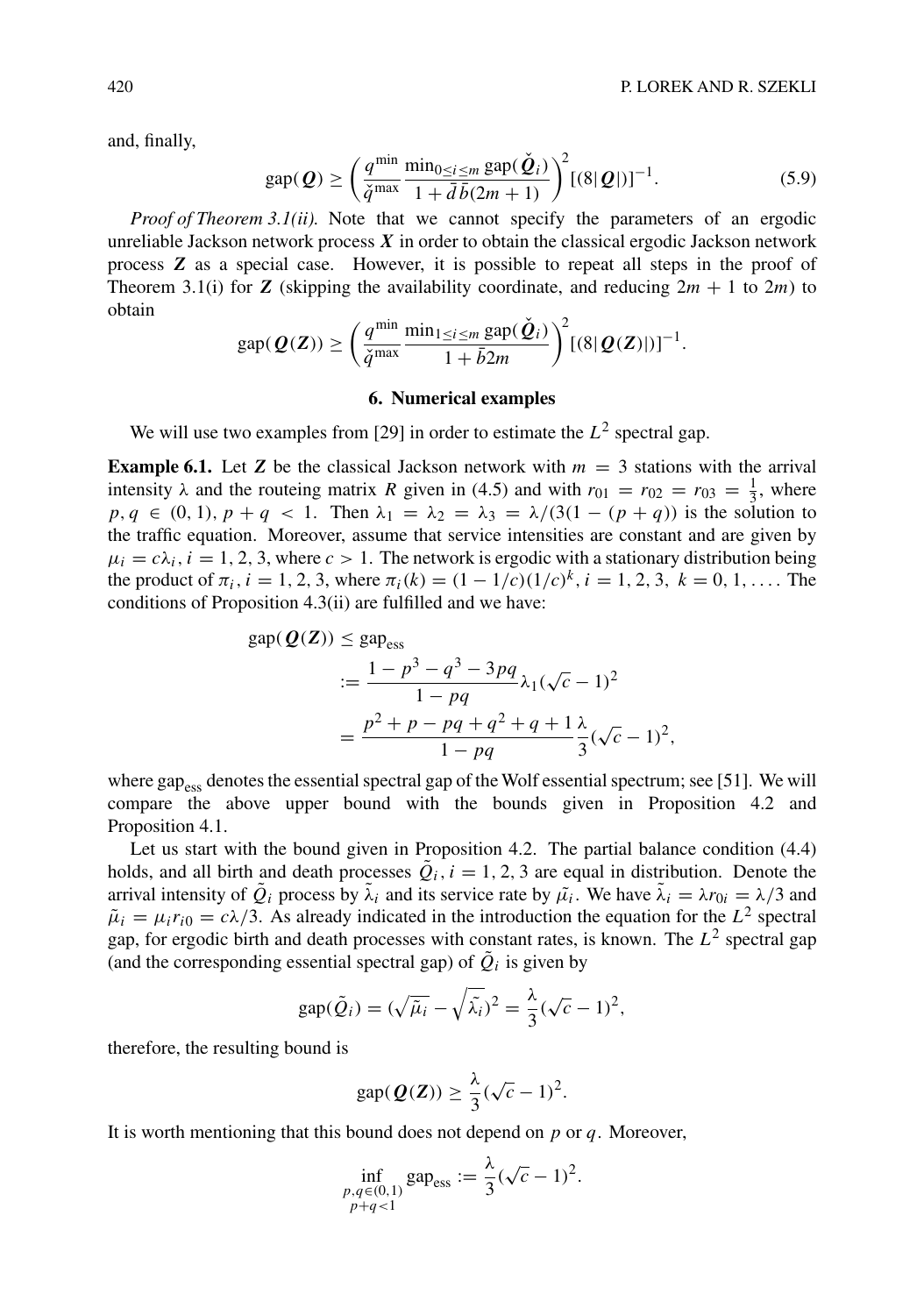On the other hand,

$$
\sup_{\substack{p,q\in(0,1)\\p+q<1}}\text{gap}_{\text{ess}} = \lambda(\sqrt{c}-1)^2,
$$

which means that the bound given in Proposition 4.2 is at most three times smaller than the considered upper bound on the spectral gap. Moreover,  $\text{gap}(\mathbf{Q}(Z))$  is arbitrarily close to  $(\lambda/3)(\sqrt{c}-1)^2$  for small values of p and q.

Now, let us turn to Proposition 4.1. Each distribution  $\pi_i$  is geometric with the corresponding hazard functions  $h_{\pi i}(n) = 1 - 1/c$ . We have  $r_{i0} > 0$  and  $r_{0i} > 0$  for  $i = 1, 2, 3$ , thus, we can reduce  $1 + d\bar{b}(2m + 1)$  to 1 in this proposition. We need yet to calculate:

$$
|\mathbf{Q}| = \lambda r_{01} + \lambda r_{02} + \lambda r_{03} + \mu_1 + \mu_2 + \mu_3 = \lambda + 3c \frac{\lambda}{3(1 - (p + q))} = \lambda \left( 1 + \frac{c}{1 - (p + q)} \right)
$$
  

$$
q^{\min} = \min \left( \frac{\lambda}{3}, \mu (1 - (p + q)), \mu_i p, \mu_i q \right) = \frac{\lambda}{3} \min \left( 1, \frac{cp}{1 - (p + q)}, \frac{cq}{1 - (p + q)} \right)
$$
  

$$
\check{q}^{\max} = 3\lambda_1 + 3\mu_1 = 3(1 + c)\lambda_1 = \frac{\lambda(1 + c)}{1 - (p + q)}.
$$

For the resulting bound with  $\lambda = 1$ , c ranging from 2 to 9 and for p and q close to 0, the ratio of the spectral gap and (4.3) in the best case is of order  $10^{-5}$ . In this example the bound (4.3) is rather rough.

**Example 6.2.** Let *Z* be the classical *completely symmetrical* Jackson network with m stations, the routeing matrix R given by  $r_{ij} = p < 1/(m-1)$  for all  $i \neq j$ ,  $r_{0i} = 1/m$ ,  $i, j = 1, ..., m$ , and the arrival intensity  $\lambda$ . Note that we have  $r_{i0} = 1 - (m - 1)p$  for  $i = 1, \ldots, m$ . The solution of the traffic equation is given by  $\lambda_i = (1/m)(\lambda/1 - (m-1)p)$  for all  $i = 1, \ldots, m$ . Moreover, assume that  $\mu_i = c\lambda_i$ ,  $c > 1$ . Then the assumptions of Proposition 4.3(i) are fulfilled and

$$
\text{gap}(\mathbf{Q}(\mathbf{Z})) \le \text{gap}_{\text{ess}}
$$
  

$$
:= \left(1 - \frac{(m-1)p^2}{1 - (m-2)p}\right) \lambda_i (\sqrt{c} - 1)^2
$$

$$
= \frac{1}{m} \frac{1+p}{1 - p(m-2)} (\sqrt{c} - 1)^2 \lambda.
$$

Note that for  $p \in (0, 1/(m-1))$  we have

$$
\frac{1}{m}(\sqrt{c}-1)^2\lambda \le \text{gap}_{\text{ess}} \le (\sqrt{c}-1)^2\lambda
$$

Let us compare the value of the upper bound with the lower bound obtained in Proposition 4.2. Again, the partial balance condition (4.4) holds, and all birth and death processes  $Q_i$ ,  $i = 1, \ldots, m$ , are equal in distribution. The intensities are  $\lambda_i = \lambda r_{0i} = \lambda/m$ and  $\tilde{\mu}_i = \mu_i r_{i0} = c\lambda/m$ . We have (similarly, as in the previous example)

$$
\text{gap}(\tilde{Q}_i) = (\sqrt{\tilde{\mu}_i} - \sqrt{\tilde{\lambda}_i})^2 = \frac{\lambda}{m}(\sqrt{c} - 1)^2,
$$

therefore,

$$
\text{gap}(\mathbf{Q}(\mathbf{Z})) \geq \frac{\lambda}{m}(\sqrt{c}-1)^2.
$$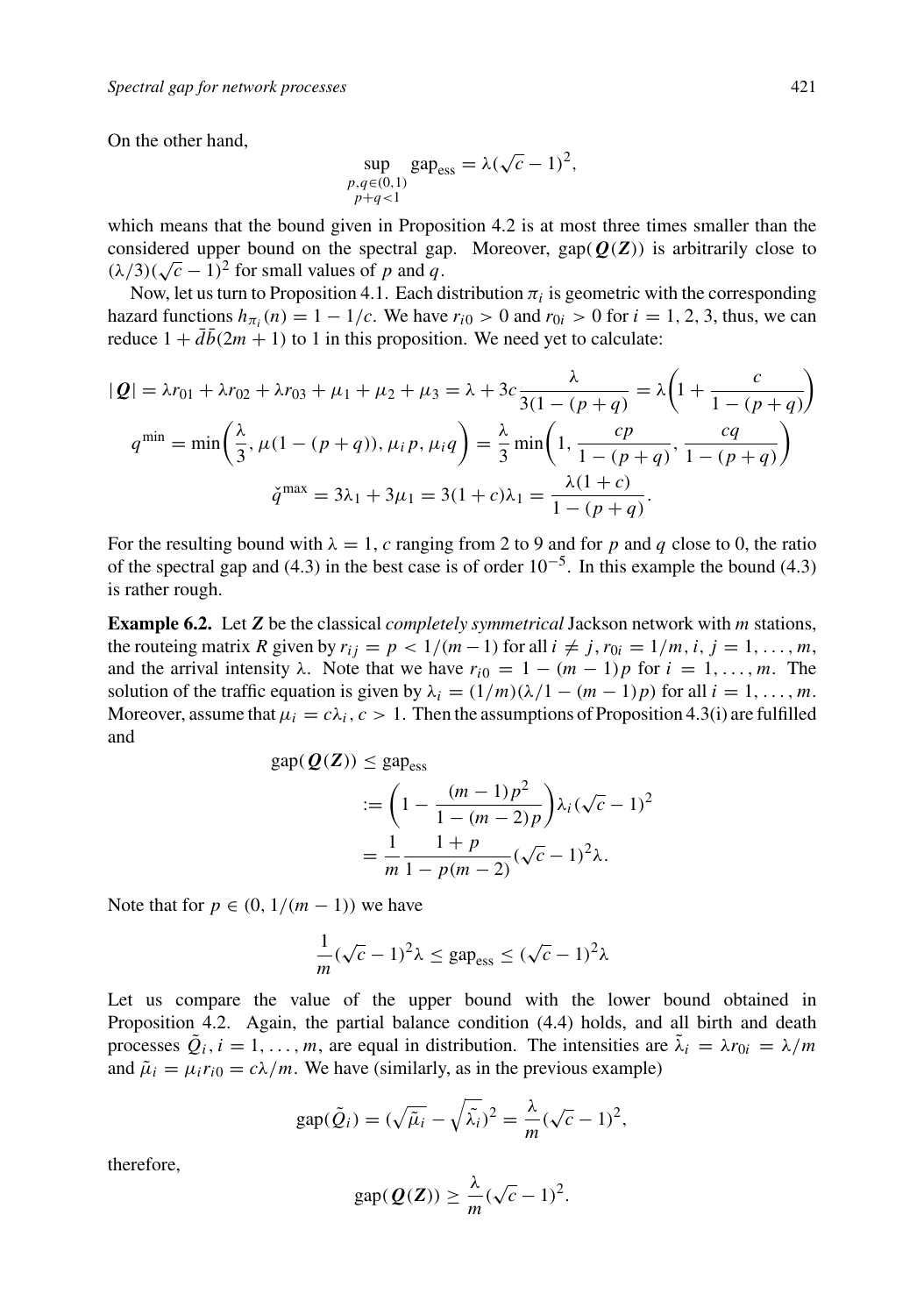The obtained bound is the best we can have as a bound which is independent of  $p$ . The lower bound is at most *m* times smaller than the above given upper bound of the spectral gap. Moreover, the exact value gap( $Q(Z)$ ) can be arbitrarily close to  $(\lambda/m)(\sqrt{c}-1)^2$  for small values of p.

Regarding the bound from Proposition 4.1, again each  $\pi_i$ ,  $i = 1, \ldots, m$ , is geometric with the hazard function  $h_{\pi i}(n) = 1 - 1/c$ . We can reduce  $1 + d\bar{b}(2m + 1)$  to 1. We need to calculate the following constants:

$$
|Q| = \lambda \left(1 + \frac{c}{1 - (m - 1)p}\right),
$$
  

$$
q^{\min} = \min \left(\frac{\lambda}{m}, \mu_i (1 - (m - 1)p), \mu_i p\right) = \frac{\lambda}{m} \min \left(1, \frac{cp}{1 - (m - 1)p}\right),
$$
  

$$
\check{q}^{\max} = m\lambda_1 + m\mu_1 = \frac{\lambda(1 + c)}{1 - (m - 1)p}.
$$

We skip writing the exact equation for the lower bound. The resulting values with  $\lambda = 1$ ,  $c$  ranging from 2 to 9 and for  $p$  close to 0, compared to the spectral gap, in the best case, are of order  $10^{-5}$ , so the bound (4.3) is again rather rough.

**Remark 6.1.** Although the bounds obtained from our Proposition 4.1 gave rather rough results, it is worth stressing that it is possible to compute them for a large class of networks with variable service rates and unreliable nodes. The results that are possible to obtain via Proposition 4.3 are limited to very special cases of classical networks with constant service intensities. The bounds from Proposition 4.2 are limited to reliable networks and require a kind of partial balance (4.4) (which is fulfilled, for example, for reversible networks) but they are applicable to networks with variable service intensities and seem to work quite well. It is not true in general that the gap for a network is equal to the gap of a bottleneck station in this network. There still remains a lot of research to do in order to provide good computable bounds for networks, especially when the service rates are dependent on the queue size and where the nodes can be unreliable.

#### **Acknowledgement**

The authors are grateful to the referee for valuable comments which improved this paper.

### **References**

- [1] Anantharam, V. (1989). Threshold phenomena in the transient behaviour of Markovian models of communication networks and databases. *Queueing Systems Theory Appl.* **5,** 77–98.
- [2] Baxendale, P. H. (2005). Renewal theory and computable convergence rates for geometrically ergodic Markov chains. *Ann. Appl. Prob.* **15,** 700–738.
- [3] BERENHAUT, K. S. AND LUND, R. (2001). Geometric renewal convergence rates from hazard rates. *J. Appl. Prob.* **38,** 180–194.
- [4] Berenhaut, K. S. and Lund, R (2002). Renewal convergence rates for DHR and NWU lifetimes. *Prob. Eng. Inf. Sci.* **16,** 67–84.
- [5] Blanc, J. P. C. (1985). The relaxation time of two queueing systems in series. *Commun. Statist. Stoch. Models* **1,** 1–16.
- [6] Callaert, H. and Keilson, J. (1973). On exponential ergodicity and spectral structure for birth–death processes. I. *Stoch. Process. Appl.* **1,** 187–216.
- [7] Chafai, D. and Joulin, A. (2013). Intertwining and commutation relations for birth–death processes. *Bernoulli* **19,** 1855–1879.
- [8] Chen, M.-F. (1991). Exponential L2-convergence and L2-spectral gap for Markov processes. *Acta Math. Sinica (N.S.)* **7,** 19–37.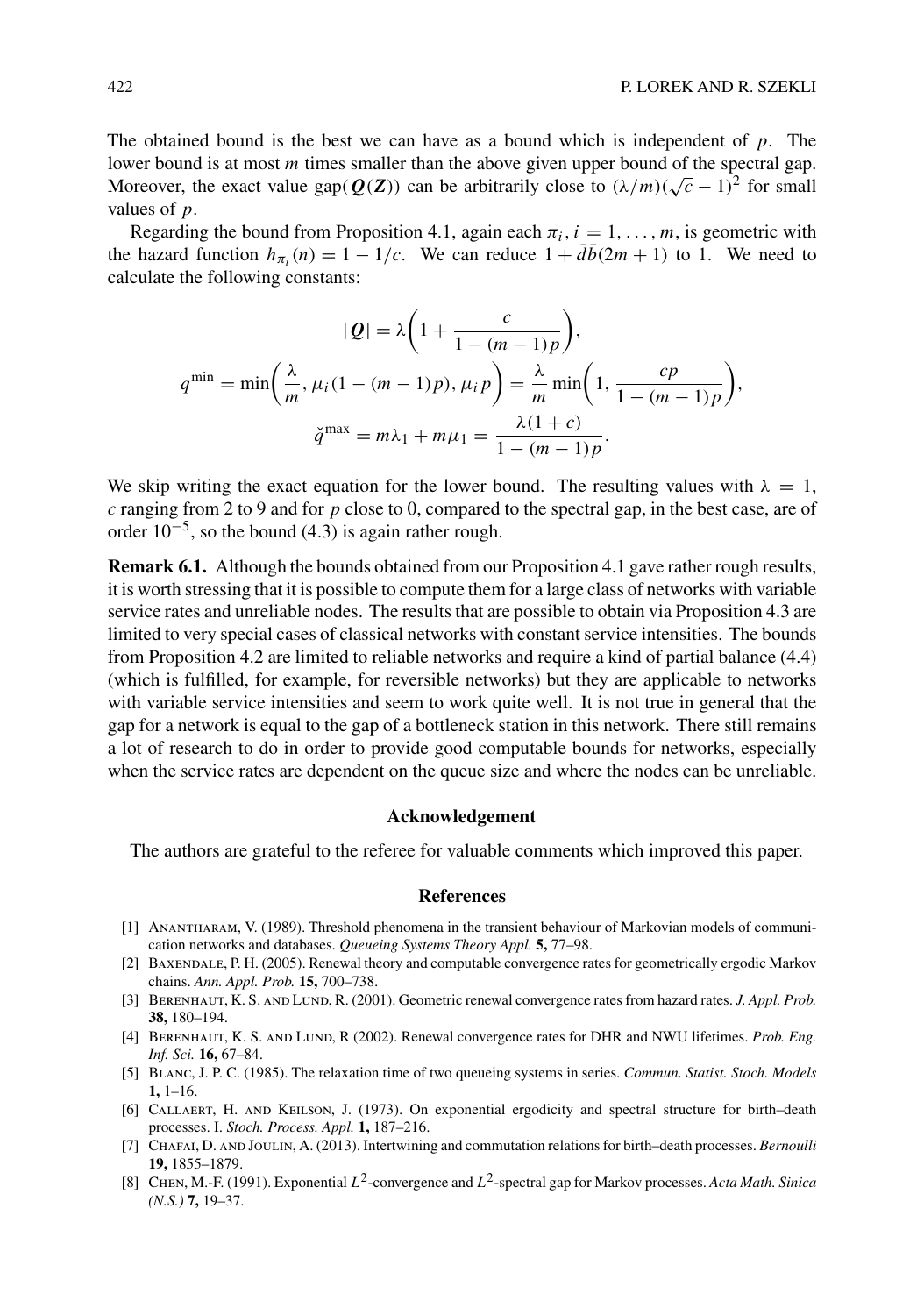- [9] Chen, M.-F. (1996). Estimation of spectral gap for Markov chains. *Acta Math. Sinica (N.S.)* **12,** 337–360.
- [10] Chen, M.-F. (2005). *Eigenvalues, Inequalities, and Ergodic Theory*. Springer, London.
- [11] Chen, M.-F. (2010). Speed of stability for birth–death processes. *Front. Math. China* **5,** 379–515.
- [12] Daduna, H. and Szekli, R. (1995). Dependencies in Markovian networks. *Adv. Appl. Prob.* **27,** 226–254.
- [13] Daduna, H. and Szekli, R. (1996). A queueing theoretical proof of increasing property of Pólya frequency functions. *Statist. Prob. Lett.* **26,** 233–242.
- [14] Daduna, H. and Szekli, R. (2008). Impact of routeing on correlation strength in stationary queueing network processes. *J. Appl. Prob.* **45,** 846–878.
- [15] Daduna, H., Kulik, R., Sauer, C. and Szekli, R. (2006). Dependence ordering for queueing networks with breakdown and repair. *Prob. Eng. Inf. Sci.* **20,** 575–594.
- [16] Diaconis, P. and Fill, J. A. (1990). Examples for the theory of strong stationary duality with countable state spaces. *Prob. Eng. Inf. Sci.* **4,** 157–180.
- [17] Diaconis, P. and Fill, J. A. (1990). Strong stationary times via a new form of duality.*Ann. Prob.* **18,** 1483–1522.
- [18] Diaconis, P. and Miclo, L. (2009). On times to quasi-stationarity for birth and death processes. *J. Theoret. Prob.* **22,** 558–586.
- [19] Diaconis, P. and Stroock, D. (1991). Geometric bounds for eigenvalues of Markov chains. *Ann. Appl. Prob.* **1,** 36–61.
- [20] DIEKER, A. B. AND WARREN, J. (2010). Series Jackson networks and noncrossing probabilities. *Math. Operat. Res.* **35,** 257–266.
- [21] Fayolle, G., Malyshev, V. A., Men´shikov, M. V. and Sidorenko, A. F. (1993). Lyapounov functions for Jackson networks. *Math. Operat. Res.* **18,** 916–927.
- [22] FILL, J. A. (1991). Eigenvalue bounds on convergence to stationarity for nonreversible Markov chains, with an application to the exclusion process. *Ann. Appl. Prob.* **1,** 62–87.
- [23] Fill, J. A. (1991). Time to stationarity for a continuous-time Markov chain. *Prob. Eng. Inf. Sci.* **5,** 61–76.
- [24] Fill, J. A. (1992). Strong stationary duality for continuous-time Markov chains. I. Theory. *J. Theoret. Prob.* **5,** 45–70.
- [25] FILL, J. A. (2009). On hitting times and fastest strong stationary times for skip-free and more general chains. *J. Theoret. Prob.* **22,** 587–600.
- [26] Hart, A. G., Martínez S. and San Martin J. (2003). The λ-classification of continuous-time birth-and-death processes. *Adv. Appl. Prob.* **35,** 1111–1130.
- [27] Hording, A. and Spieksma, F. (1992). On ergodicity and recurrence properties of a Markov chain with an application to an open Jackson network. *Adv. Appl. Prob.* **24,** 343–376.
- [28] Ignatiouk-Robert, I. (2006). On the spectrum of Markov semigroups via sample path large deviations. *Prob. Theory Relat. Fields* **134,** 44–80.
- [29] Ignatiouk-Robert, I. and Tibi, D. (2012). Explicit Lyapunov functions and estimates of the essential spectral radius for Jackson networks. Preprint. Available at http://arxiv.org/abs/1206.3066v1.
- [30] Iscoe, I. AND McDoNALD, D. (1994). Asymptotics of exit times for Markov jump processes. II. Applications to Jackson networks. *Ann. Prob.* **22,** 2168–2182.
- [31] KARTASHOV, N. V. (2000). Determination of the spectral index of ergodicity of a birth-and-death process. *Ukrainian Math. J.* **52,** 1018–1028.
- [32] Kijima M. (1992). Evaluation of the decay parameter for some specialized birth–death processes. *J. Appl. Prob.* **29,** 781–791.
- [33] KROESE, D. P., SCHEINHARDT, W. R. W. AND TAYLOR, P. G. (2004). Spectral properties of the tandem Jackson network, seen as a quasi-birth-and-death process. *Ann. Appl. Prob.* **14,** 2057–2089.
- [34] LAWLER, G. F. AND SOKAL, A. D. (1988). Bounds on the  $L^2$  spectrum for Markov chains and Markov processes: a generalization of Cheeger's inequality. *Trans. Amer. Math. Soc.* **309,** 557–580.
- [35] LIGGETT, T. M. (1989). Exponential L<sub>2</sub> convergence of attractive reversible nearest particle systems. *Ann. Prob.* **17,** 403–432.
- [36] Liu, W. AND MA, Y. (2009). Spectral gap and convex concentration inequalities for birth–death processes. *Ann. Inst. H. Poincaré Prob. Statist.* **45,** 58–69.
- [37] Lorek, P. and Szekli, R. (2012). Strong stationary duality for Möbius monotone Markov chains. *Queueing Systems* **71,** 79–95.
- [38] LUND, R. B., MEYN, S. P. AND TWEEDIE, R. L. (1996). Computable exponential convergence rates for stochastically ordered Markov processes. *Ann. Appl. Prob.* **6,** 218–237.
- [39] Malyshev, V. A. and Spieksma, F. M. (1995). Intrinsic convergence rate of countable Markov chains. *Markov Processes Relat. Fields* **1,** 203–266.
- [40] Meyn, S. P. and Tweedie, R. L. (1993). *Markov Chains and Stochastic Stability.* Springer, London.
- [41] ROBERTS, G. O. AND TWEEDIE, R. L. (2000). Rates of convergence of stochastically monotone and continuous time Markov models. *J. Appl. Prob.* **37,** 359–373.